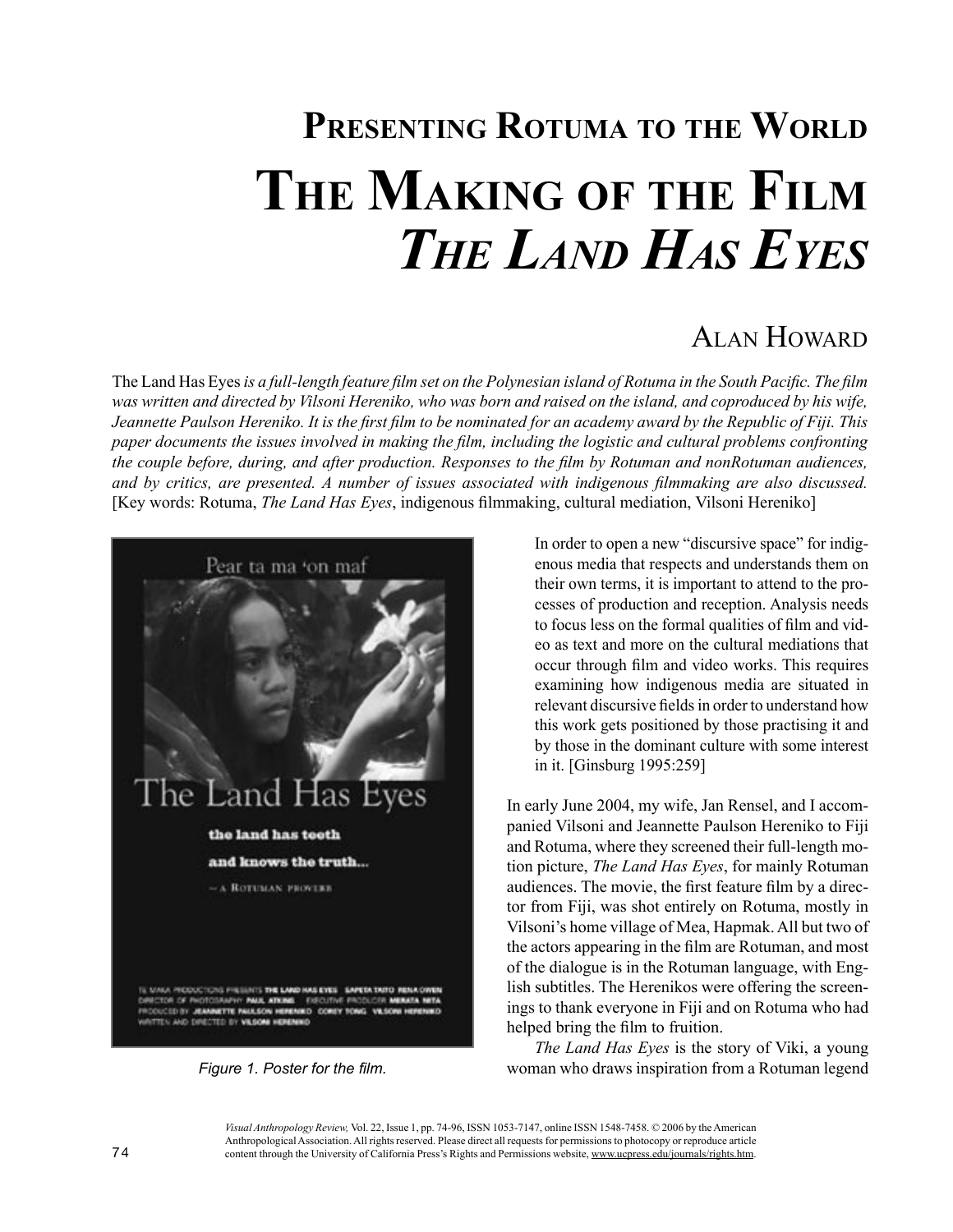

*Figure 2. Film still of Viki being interviewed for scholarship by district officer.*

about a warrior woman, the first person to live on the island. Viki's ambition is to go to Fiji to further her education, but her family is very poor and her only chance is to be selected for the one scholarship awarded by the Council of Chiefs. In an emotional classroom scene, her teacher shames Viki in front of the class for failing to bring her pen, which she has loaned to Noa, a young neighbor boy. The teacher drives home to Viki the message written on the blackboard, that "only the hard workers deserve success," and that without hard work she is likely doomed to poverty for the rest of her life. Viki is further shamed when her father is accused of stealing coconuts from a neighbor's land. He is unjustly convicted and fined by the European district officer because of an intentional mistranslation by Poto, the Rotuman court interpreter. Viki's emotional responses to a series of tragedies and triumphs following this event are at the heart of the story.

My purpose in writing this article is threefold: (1) to document the prodigious effort that was required to bring the film to fruition. The story of the making of *The Land Has Eyes* is both a tribute to the skill and perseverance of the Herenikos and a potential source of

inspiration for aspiring Pacific Islander filmmakers; (2) to consider issues of representation raised by the film; and (3) to reflect on the construction of meaning when a film like this, with all its culturally specific content, is presented to different audiences around the world.

#### **EVOLUTION OF THE SCRIPT**

Vilsoni began working on the script in 1997. His goal was to produce a movie that would reflect his own experience growing up in Rotuma. Initially he conceived of the protagonist as a young male, but found himself overly constrained by his own biography. In one of its early incarnations the script was entitled "Island Blossoms," followed by a short life as "Island Dreams." In a brief synopsis Vilsoni prepared at the time for our reactions he remarked that:

It's loosely based on yours truly's early years, from 10–14, though I've shaped it into a coherent story that has been embellished to make it meaningful. We see it as a small film intended for the family. Probably a good idea to do this as a first film, and would be lots of fun to shoot in Rotuma, I think. [personal communication with author, 1997]

The story described in this early synopsis is that of a young boy of artistic and literary sensibilities who is born to a large and poor family (Vilsoni is the youngest of eleven children) on Rotuma in the 1960s, a time when western standards of living were rapidly being adopted. Ridiculed by his peers for living in a thatched hut, the boy compensates by planting a beautiful flower garden and excelling in school. As the youngest in the family, he stays at home helping his mother while his brothers assist their father planting taro and fishing in the sea. Unfortunately, his father dies of pneumonia just after he begins initiating the lad into such manly pursuits. Devastated, the boy runs away and hides for two days at a friend's house, missing his father's fu-

*Alan Howard is Professor Emeritus of Anthropology at the University of Hawai*`*i. He began doing research on the island of Rotuma in 1959 and has continued until the present, engaging the now global Rotuman community as creator and webmaster of the Rotuma Website. Among his many publications are* Learning to Be Rotuman *(1970),*  Ain't No Big Thing: Coping Behavior among Hawaiian-Americans *(1974), and* Hef Ran Ta *(The Morning Star):*  A Biography of Wilson Inia *(1994). He has recently completed* Island Legacy: A History of the Rotuman People*, coauthored with his wife, Jan Rensel.*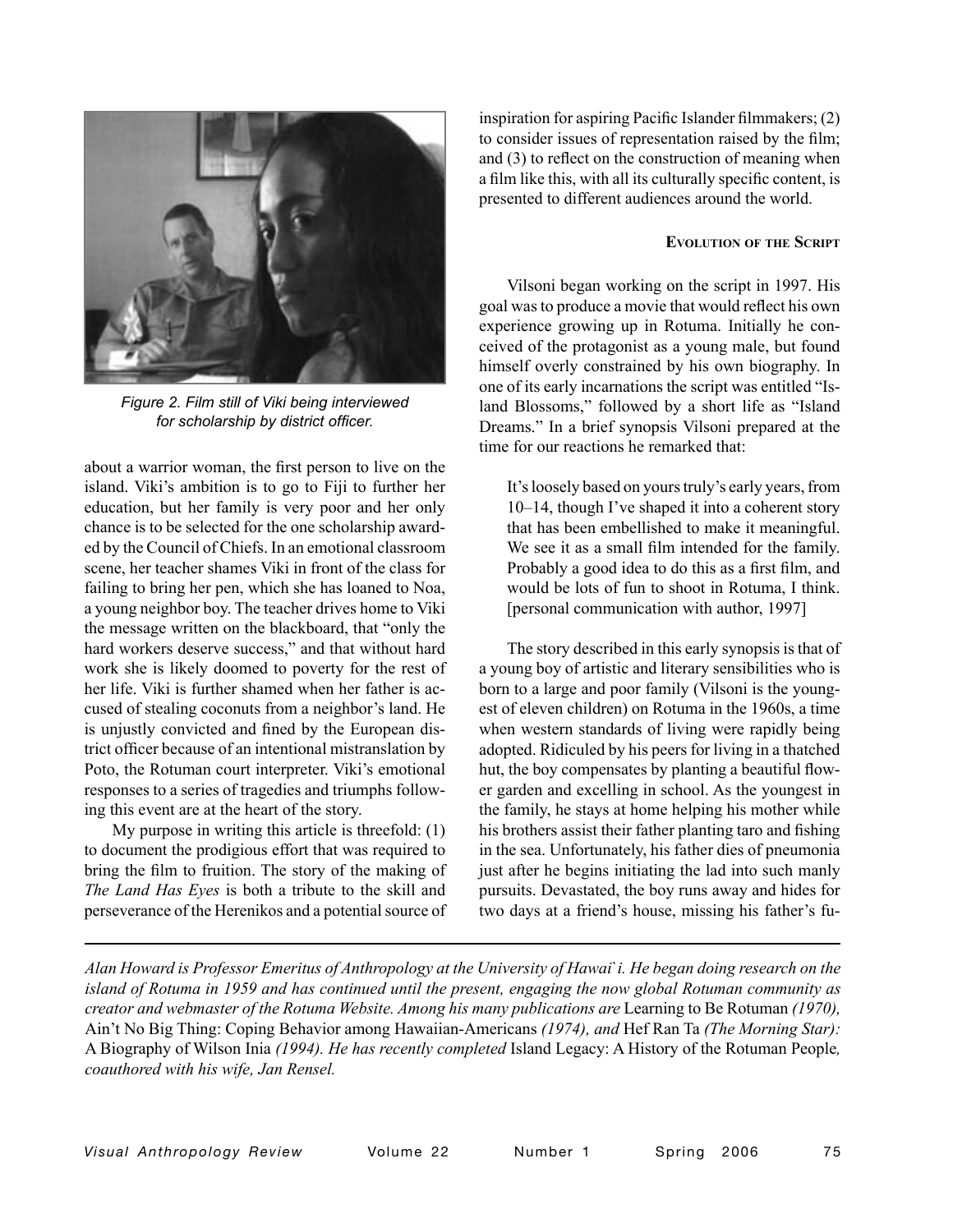neral. But later, after the boy wins a coveted scholarship for further education in Fiji's capital city of Suva, his father appears in a dream and instructs the boy to look beyond flowers for true beauty. On the way to the wharf as he is about to leave the island, the young man takes a careful look at the people who are dear to him and realizes what his father meant.

When he decided to switch to a female protagonist, Vilsoni told us that he felt a sense of creative freedom that allowed him to develop a more compelling narrative. The new version still reflects some of the more profound experiences of his youth—his father's ordeal after being falsely accused of stealing coconuts and his subsequent death, the shame Vilsoni experienced at the hands of a teacher who admonished him to work hard if he wanted to avoid a life of poverty, and a love of reading that contributed to his being selected for a scholarship—although the story was now told from a female perspective.

During visits to Rotuma prior to filming, Vilsoni tested out his ideas for a script with locals. As he was quoted in an article in *Honolulu Magazine*:

I went around to the villages on Rotuma…and I would stand up in the kava circle and tell them the story, act by act. Then I'd ask the people for their reactions, and I'd incorporate some of their suggestions into the script. [Whitney 2002]

Vilsoni retitled the script "Fire in the Womb" to reflect the young heroine's passions for learning and justice, but following criticism that the title implied a more feminist perspective (in the activist sense) than was warranted, he changed it to *The Land Has Eyes*, in reference to the Rotuman proverb: "*Pear ta ma `on maf ka ma `on `al ma inea jema ne sei te nojo*" (The land has eyes and teeth and knows the truth).<sup>1</sup>

The prospect of making a quality film on such a remote Pacific island was daunting (Rotuma is over three hundred miles from the nearest inhabited high island), but encouraged by his wife, Jeannette, who had overcome great odds herself in various movie-related projects, Vilsoni persisted.

#### **FINDING SUPPORT FOR THE PROJECT**

This was not the Herenikos' first filmmaking project. Jeannette freelanced as a producer/writer for the State of Hawai`i Department of Education's educational television program from 1975 to 1980, producing and writing more than a dozen 30-minute documentaries, two of which won national awards. In 1978 she wrote, directed, performed, edited, and produced a 15-minute documentary titled *The Art of Storytelling* for a national educational film company, Farmhouse Film, which distributed it nationwide, and in 1982, she cowrote and produced a documentary with Clarence Ching, a Hawaiian activist, called *The `Aina Remains*. She says it was largely through this experience that she became aware of the differences in making a film in a traditional western way and making a film keeping in mind indigenous Pacific values (personal communication, June 15, 2005).2

Vilsoni filmed *The Han Maneak Su in a Rotuman Wedding*, a 17-minute documentary that focused on female clowns who perform at Rotuman weddings, in 1989. At the time he was a lecturer at the University of the South Pacific, where he earned a reputation as a leading Pacific Islands playwright. After accepting a faculty position at the Center for Pacific Islands Studies at the University of Hawai`i in 1991, Vilsoni continued to write and produce plays, including *The Last Virgin in Paradise* (1993, with Teresia Teaiwa); *Fine Dancing* (1997); and *Love 3 Times* (2001). He and Jeannette formed a company, Te Maka Productions Inc., in August 1997, and produced an 11-minute short based on *Fine Dancing* in 1998, using several professional actors. The film, titled *Just Dancing*, had its world premiere at the Pusan International Film Festival in Korea in 1998. Subsequently, it was an official selection at the Hawai`i International Film Festival, the Los Angeles Asia-Pacific Film Festival, and the Palm Springs International Film Festival. It was also part of a NETPAC (Network for the Promotion of Asia-Pacific Cinema) tour in 1999 and was screened at the Four Star Theater in San Francisco and at the Honolulu Academy of Art. *Just Dancing* was also shown at the SPACLALS (South Pacific Association of Commonwealth Literatures and Language Studies) International Conference held at the University of the South Pacific in Suva in 1999.

Producing a full-length feature movie confronted the Herenikos with far greater challenges than their previous productions, especially given their desire to film it on Rotuma. They were faced with the need to raise substantial amounts of money; to assemble a professional crew who would be willing to work for modest compensation; to organize transportation of people and equipment to and from Rotuma (with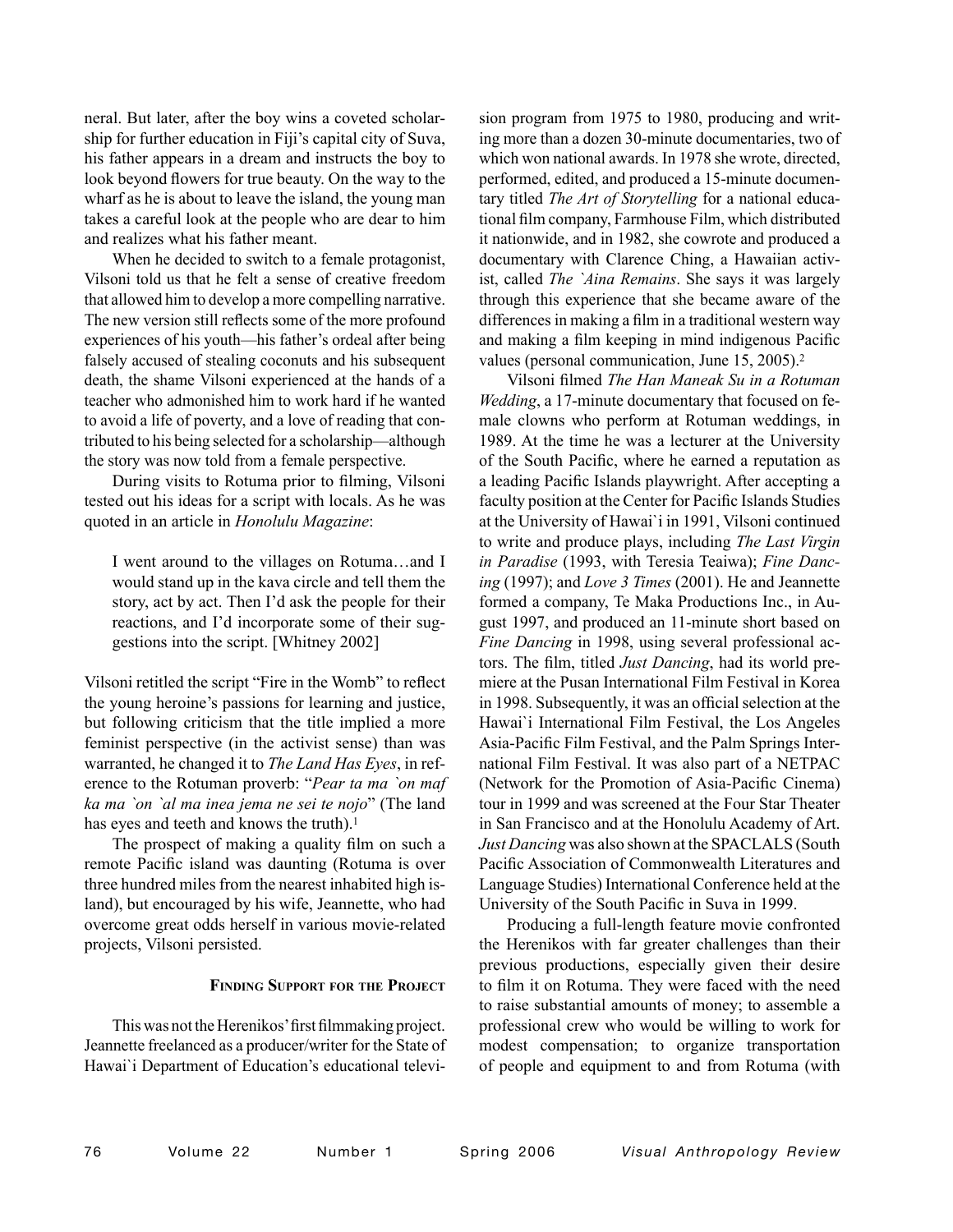highly unreliable air and shipping schedules); to arrange for a set to be built on the island and supervise it in absentia; and to devise a means of accommodating and feeding the film crew on Rotuma, among a host of other lesser challenges.

Jeannette had to draw on all her previous experiences as a fund-raiser and motion picture entrepreneur to get the ball rolling. After graduating from Chaminade University in Honolulu, she had taken a job as community relations officer at the East-West Center, where she developed the idea of starting a film festival that would focus on movies with Asia-Pacific themes. She had to start from scratch to raise money for the project with a volunteer staff, but succeeded in launching the first Hawai`i International Film Festival on November 1, 1981. Over the next 15 years, during which she served as its director, the festival developed into one of the most prestigious venues for launching films by Asian and Pacific filmmakers. During this period Jeannette developed a reputation as a superb organizer and she established a wide network of friends and supporters within the film industries of several countries. This expertise served her well in producing *The Land Has Eyes*.

The Herenikos went heavily into debt during the preproduction and production phases, using up all their savings, taking out loans, and maxing out their credit cards. They got a boost in 1997 when Vilsoni received a grant for script and project development from the Hubert Bals Fund in Rotterdam, and after production was completed they were fortunate to be granted a licensing fee from Pacific Islanders in Communications, a nonprofit organization dedicated to supporting Pacific Island media content and talent, that allowed them to proceed with editing the film. They have also expressed gratitude to Merata Mita and Geoff Murphy for allowing them to use their editing suite in New Zealand free of charge. Additional support was provided by grants from the Cooke Foundation and the Movie Museum in Hawai`i; and from the Fiji Visitors Bureau and Suva Rotary Club in Fiji. The Center for Pacific Islands Studies at the University of Hawai`i (Vilsoni's home department) was also generous in providing assistance for the project. In addition, a significant number of individuals donated money backing the project, but it is unlikely that it could have succeeded without a great deal of in-kind support from agencies and individuals in Hawai`i, Fiji, and Rotuma.

# **ASSEMBLING A CREW AND CAST**

In July of 2000 the Herenikos visited Rotuma to announce their plans for shooting the film, and to arrange for a set to be built on unused land in Vilsoni's home village of Mea. This meant getting permissions from chiefs and landowners, as well as recruiting labor for clearing the land, planting and nurturing a garden, building traditional-style structures, and training pigs! The willingness of the Rotumans to cooperate in the venture was heartening.

Recruiting professional and support personnel with little more to offer than a trip to an "exotic" Pacific Island and minimal pay (\$20 per day plus room and board) was made possible by the Herenikos' infectious enthusiasm, Vilsoni's compelling vision, and Jeannette's persuasive personality. They convinced Paul Atkins and his wife Grace Niska Atkins to take the positions of director of photography and sound recordist, respectively. Both are highly regarded professionals and have been nominated for Academy Awards for previous work on successful motion pictures. They wanted to have a crew that would be made up of people from all over the Pacific Rim, and so the final crew came from Hawai`i, New Zealand, Australia, California, and Rotuma. They also wanted to involve Pacific Islanders, and were able to recruit three Hawaiians, two Maori, and several Rotumans to serve as crew.

While most of the characters in the film were to be Rotuman, the Herenikos recruited Rena Owen, the renowned Maori actress who had starred in the 1994 film *Once Were Warriors*, to play the role of the warrior woman, a mythical heroine who is abandoned on Rotuma by her seven brothers after being raped by one of them. Owen had also starred in Vilsoni's play, *Fine Dancing*, when it was first performed in Honolulu in 1997. The only other nonRotuman to appear in the film is James Davenport, an experienced actor from Hawai`i who played the role of a district officer/ magistrate assigned to Rotuma by the then colonial government (Rotuma, as part of Fiji, was under British colonial rule until 1970).

Rotuman actors and actresses for the film were selected after a series of auditions on the island. Sapeta Taito, who plays the role of Viki, was 15 years old when the film was shot and had never even been inside a movie theater. We were told by the principal of Rotuma High School during our 2004 visit that Sapeta,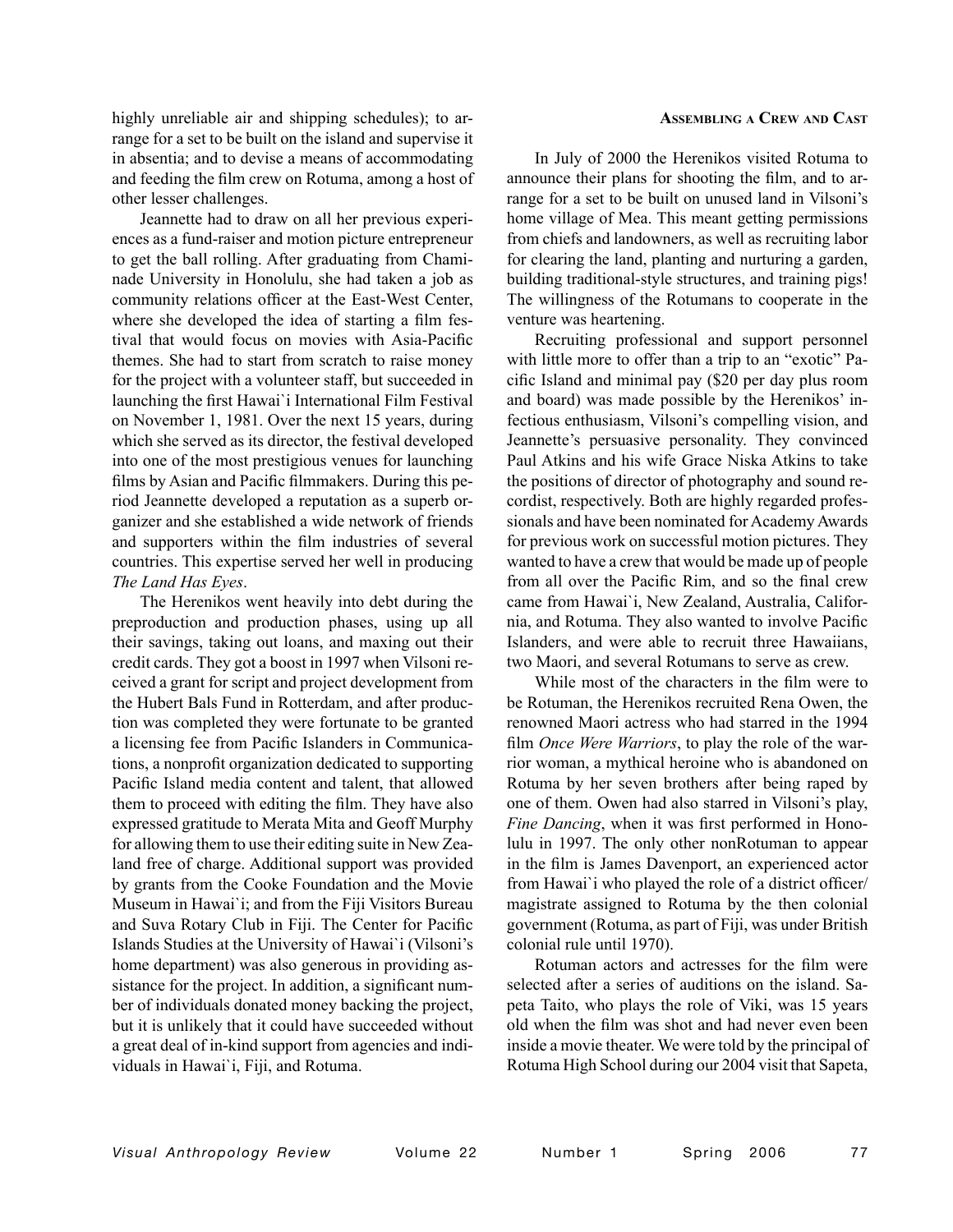

*Figure 3. Film still of Rena Owen as the mythical warrior woman.*

an honor student, had subsequently received the highest scores ever for a Rotuman student on the national exam. She is now attending the University of the South Pacific and in interviews has expressed a desire to become a surgeon or a botanist.

The role of Viki's father, Hapati, is played by Voi Fesaitu, a neighbor and cousin of Vilsoni's who was born and raised on Rotuma and had sailed for a few years on a tanker that worked Pacific Rim ports. After returning to Rotuma and marrying, he worked for a cooperative society before starting his own chicken farm. Viki's mother, Maurea, is played by Ritie Titofaga, a housewife with several children who is a relative and a former classmate of the director. Viki's brother, Pili, and sister, Hanisi, are played by Moriki Tigarea and Emily Erasitio, two youngsters who, like Sapeta, were attending Rotuma High School. The actors with the most impressive backgrounds of achievement are Elisapeti Inia (as the grandmother Mata, who plays the clown in a wedding scene), John Fatiaki (as Poto, the court interpreter), and Maniue Vilsoni (as Koroa, the neighbor who falsely accuses Viki's father of stealing coconuts).

Mrs. Inia was the first Rotuman woman to be educated as a teacher. Vilsoni was her student when he was growing up on Rotuma; a defining incident in her class inspired the schoolroom scene in *The Land Has Eyes*. Now retired, Mrs. Inia is an esteemed elder and an accomplished author, deeply concerned with preserving her island's culture. Among her publications are *Fäeag `es Fuaga: Rotuman Proverbs* (1998) and *Kato`aga:* 

*Rotuman Ceremonies* (2001); she is also coauthor of *A New Rotuman Dictionary* (1998). That such a dignified woman played the role of a clown both surprised and delighted Rotuman audiences. Mrs. Inia was also the cultural consultant on this project.

John Fatiaki is a distinguished physician with a private practice in Suva. In the film, he plays the villain, an unscrupulous individual who lies and cheats for personal gain. In one memorable scene, he acts drunk in a particularly compelling manner. Like Mrs. Inia's performance, his screen persona is a distinct contrast with his reputation as a thoroughly responsible, reputable individual. Dr. Fatiaki's son, John, was 11 years old when the movie was shot and played the role of Noa, Koroa's son and Viki's friend.

Maniue Vilsoni is a teacher, author, and a frequent emcee at Rotuman events on the island, in Fiji, and abroad. He taught for many years on Rotuma before transferring to Marist High School in Suva. More recently he has taken a teaching position at Fiji College of Advanced Education. In the film as Koroa, an ambitious man married to a white Australian woman, he is engaged in building the first two-story house in Rotuma. He connives with Poto against Viki's family, his immediate neighbors, in an attempt to make them move away. A generous man who has contributed much to the broader Rotuman community, Maniue, too, is out of character as a villain. All the actors and actresses in supporting roles were residing on Rotuma at the time the film was shot. Like the main Rotuman actors, none of them had any previous film experience.

For some of the key roles, such as that of Viki and Noa, Vilsoni auditioned as many as forty candidates. For other roles he auditioned only a few individuals (four for the role of Mata), and for some he simply asked someone to audition he thought would be suitable, or who was recommended by others (Voi Fesaitu for the role of Hapati, Ritie Titofaga for the role of Maurea). Interestingly, during interviews that I videotaped, both Voi and Elisapeti expressed some initial reluctance about taking their roles. Both said they were apprehensive about not making a good job of it, a reflection, in part, of the value Rotumans place on humility. But there was also a risk involved for the Rotuman actors, because to stand out in Rotuma is to invite teasing at a minimum, and possibly ridicule if one makes mistakes or does something foolish in public. Voi's response to a question about trying out for the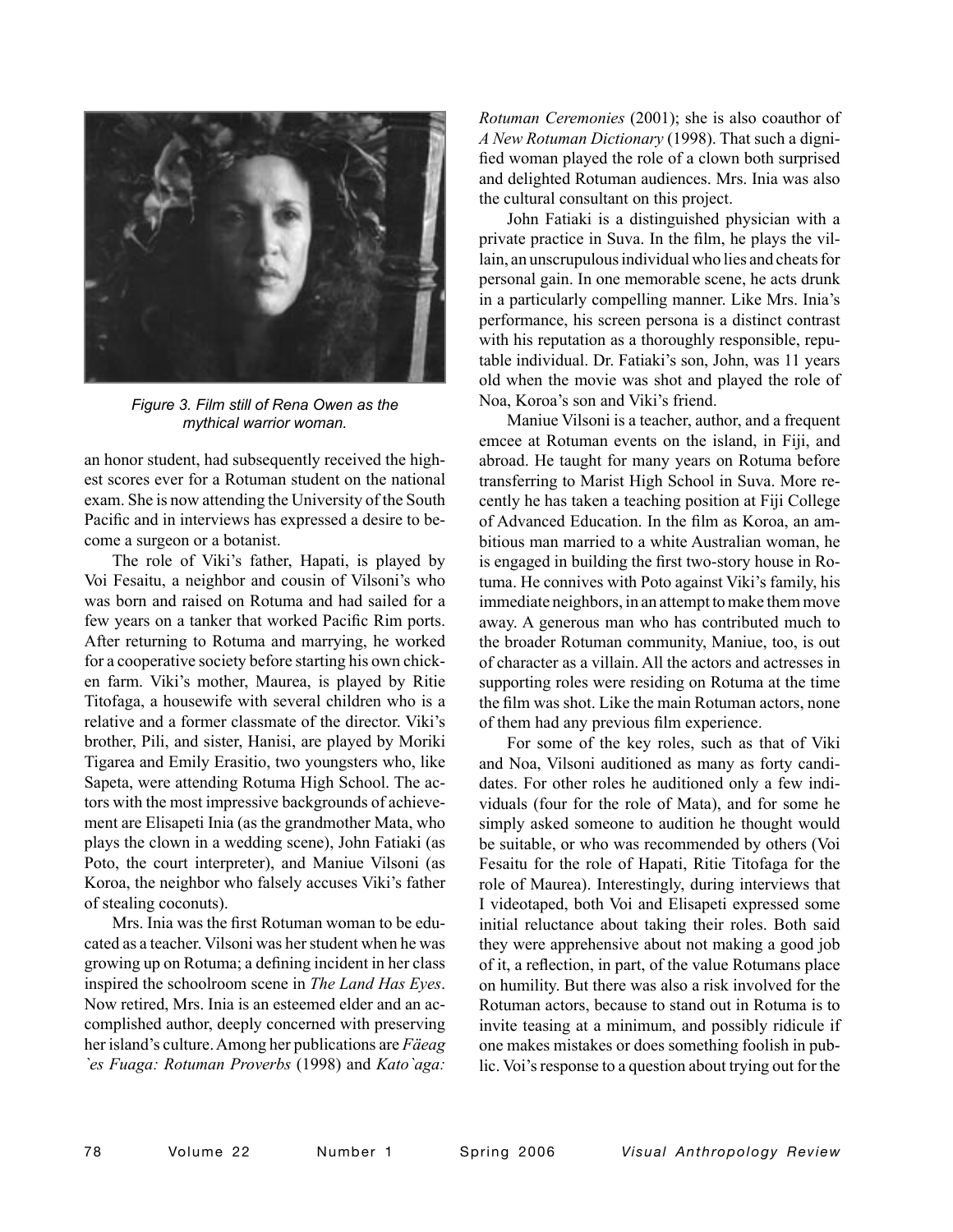

*Figure 4. Vilsoni Hereniko on set with Paul Atkin.*

role of Hapati is telling: "Vili came and asked me to try out for the part of Hapati, but I rejected it, I refused it. Then we started to discuss it and I found out it's something I had to handle because it's between me and him, so I took the part" (Voi Fesaitu, interview with author, June 5, 2004). Elisapeti also indicated that she auditioned and took the role of Mata in order to help Vilsoni out. It is clear that his personal relationships with people were as vital for the recruitment of actors as they were for getting much needed cooperation from members of the community at large.

#### **PROBLEMS ON THE SET**

Language problems, culture differences, a lack of resources, conflicting agendas, and role conflicts challenged the film crew's patience and ability to cope. Housing and feeding the crew, transporting them and their equipment, and dealing with misunderstandings arising from language and cultural differences at times threatened the viability of the project.

The first major crisis arose after the 13 crew members arrived in Fiji from California, Hawai`i, Australia, and New Zealand. They convened in Nadi, ready to board a Sunflower Air plane to Rotuma as per arrangements made well in advance by Jeannette. However, when confronted with the fifty boxes of equipment the assembled crew had with them, the Sunflower Air personnel balked. The equipment weighed far too much and was too bulky for the small planes Sunflower flew to Rotuma. In part this represented a miscalculation by the Herenikos. They had decided to shoot the film in mini-DV because they thought it would significantly

reduce the bulk of equipment needed. But the crew was largely made up of professionals who wanted to have the equipment they felt necessary to do a proper job. The only option was to charter a bigger plane, and to do it quickly, to avoid mounting hotel and food expenses in Nadi. Precious shooting time was also being lost. One American member of the crew, the set designer, lost patience with the delay and abruptly quit the project.

Chartering a plane was an expensive proposition not covered in the Herenikos' budget. Fortunately they were able to draw on Jeannette's fundraising skills. As she put it:

I knew the only way out of this mess was for me to raise an additional \$10,000 as soon as possible. This was a tremendous challenge. In Hawai`i, I knew various fundraising techniques and people I could call on in a pinch. But I was in Fiji, a country whose customs and people I really didn't know that well. It was only my third visit there. But I was pleasantly surprised when the Fiji Visitors Bureau responded quickly and positively to my urgent plea, and arranged an Air Fiji charter for us—even though tourism cannot be promoted on Rotuma because it has no hotels, restaurants, or frequent air service. In addition, the Rotuma Council had been discouraging tourism.

 Vilsoni was on the island working with the actors when the big Air Fiji chartered plane carrying the crew arrived on Rotuma's small runway. When I walked out, one of the Rotumans was overheard saying, "Oh, look who Vili married. A millionaire white producer from Hollywood!" [Vilsoni and Jeannette Hereniko, interview with author, June 4, 2005]

Organizing transportation on the island was equally challenging. Because Rotuma has no hotels or restaurants, the 12 crew members had to be accommodated in private homes. This required not only patience and understanding on the part of host families, but also homes that were large enough and had sufficient resources to care for their guests in a culturally appropriate manner. There weren't many homesteads on the island that fit the description, and they were scattered. Although the furthest was only four miles away at the most, the logistics of getting to and from the film set proved time consuming and frustrating. With no rental vehicles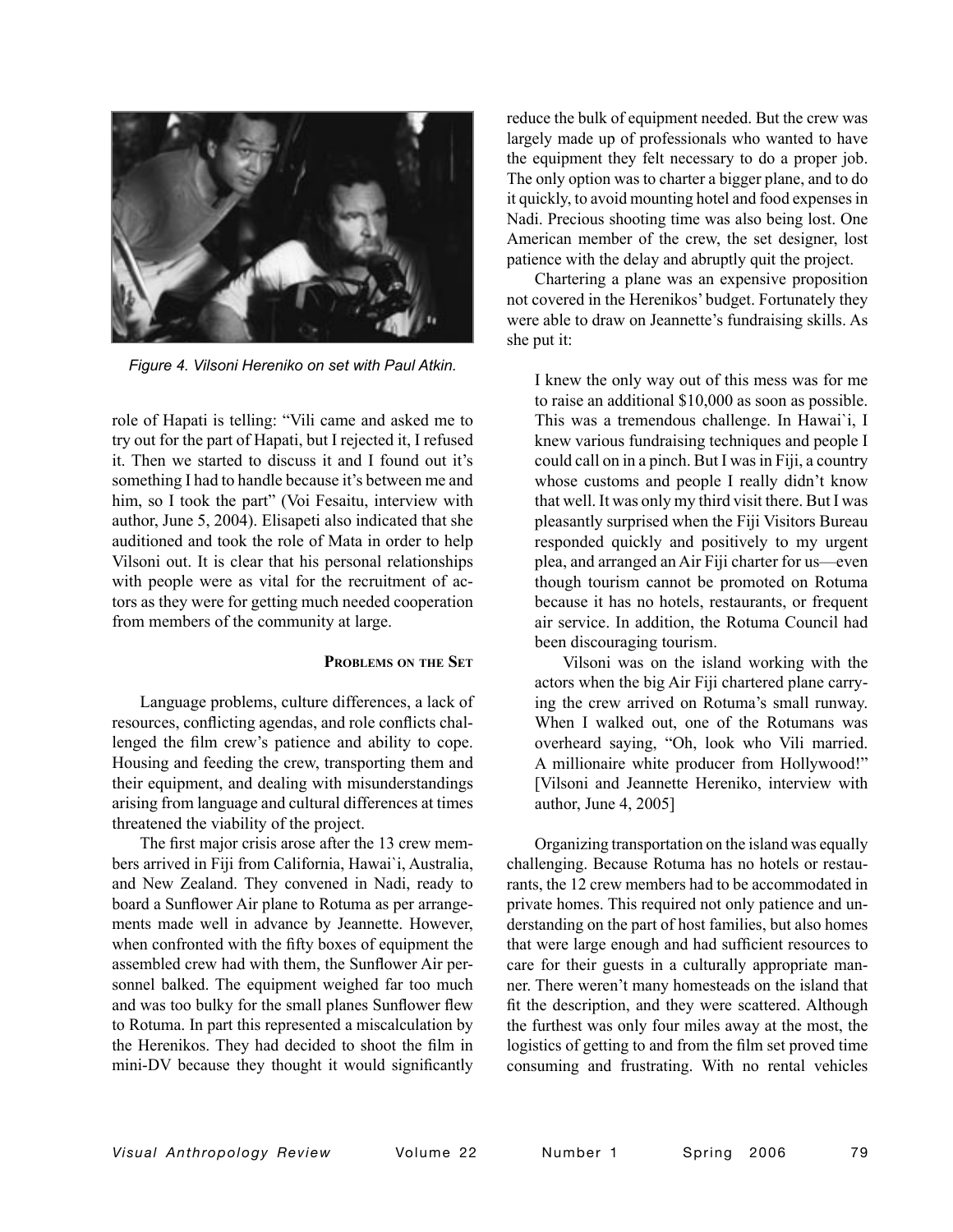available, the Herenikos had to recruit Rotumans with trucks to transport the crew and to run innumerable daily errands. Picking up the crew and delivering them to the production center and back home took about 45 minutes each way, involving a huge commitment from the truck owners. They not only had to forfeit the use of their trucks for their own purposes, but also had to adjust to the crew's necessarily flexible schedule. It was a difficult recruitment challenge.

Language was also a problem at times. Although today Rotumans learn English in school, many of the older people did not have that opportunity. This proved a challenge for Jeannette as she struggled with logistic arrangements while Vilsoni focused his attention on adjustments to the script, setting up scenes, and doing all the things a director has to do.

To help solve the language problem Jeannette asked for help from Vilsoni's sister Vamarasi, whose house was adjacent to the set and served as the main production (and feeding) center for the crew. This added to Vamarasi's prodigious burdens; Vilsoni was already counting on her to take responsibility for feeding the crew and looking after their needs. She had been preparing for the occasion for more than a year, even taking an advance trip to Fiji to buy two cows to bring back to Rotuma. As the crew settled in, her living space was full of strange equipment and her kitchen full of others taking over as cooks. This took a heavy toll on her, resulting in tensions between her and Jeannette. Vamarasi coped by reverting to speaking only in Rotuman, which made communication with Jeannette virtually impossible. Logistics became even more difficult, often requiring Vilsoni's intervention as translator and peacemaker.

Managing occasionally frayed nerves and strained relationships among the crew and supporting personnel was only part of the interpersonal problems the Herenikos had to cope with. More threatening was the demand of one of the local landowners for an exorbitant amount of money (F\$100,000) for use of the land on which part of the set was built. He, along with other landowners in the village, had agreed in advance to allow use of the land in exchange for having the land cleared (it was overgrown and not in use) and being able to use the buildings constructed for the set after filming was completed. However, this landowner, like some others on the island, assumed that the Herenikos were "millionaires" and would make a fortune with the film. He stopped production for a brief time by posting threatening statements on trees around the set. The issue came to a head at a community meeting attended by the Fijian district officer, Luke Moroivalu, and the chairman of the Rotuma Council, Visanti Makrava. Both were openly supportive of the Herenikos' project and admonished the landowner for obstructing the filming and for his outrageous demands. Exchanges between Makrava and the landowner became increasingly heated, culminating in the landowner blurting out, "The land has eyes; you will see!" to which Makrava replied, "No, you will see!" (Vilsoni and Jeannette Hereniko, interview with author, June 4, 2005). Ironically, and as testimony to the power of the curse, both have since died at a relatively young age. In any case, following the meeting, the landowner dropped his open opposition to the filming, although he continued to ask for compensation.

Greed is universal, so the demands of the landowner could have happened anywhere. A more culturally specific problem arose when Gagaj Osias, the district chief of Itu`muta (on the western end of Rotuma), confronted Vilsoni about the myth of the warrior woman. He told Vilsoni that the myth "belonged" to Itu`muta and that people in his district had reservations because of an earlier instance when a white man had come from outside and said he was going to do one thing and did another, much to their consternation. He said his people were very concerned that Vilsoni might be bringing in white people who would steal the mana of the warrior woman. A short while later Vilsoni visited Osias at his home with Harieta Bennett, a Rotuman woman from Itu`muta who is married to an American, to ask the chief's permission to tell the story and to do some filming at one of Itu`muta's isolated beaches. According to Vilsoni, Gagaj Osias was very agreeable, and they even went to inspect the beach, leaving Vilsoni with the impression that there was no problem. However, Osias subsequently scheduled a district meeting to discuss the issue. Although he was informed of the meeting, Vilsoni was not specifically asked to attend by the chief, so felt uninvited and did not go. As a result the matter remained somewhat in limbo, and although a few people from Itu`muta grumbled about the use of the myth, no one made a move to interfere with the shoot.3 Vilsoni speculates that the issue arose only after rumors circulated that he and Jeannette were wealthy, based on the chartered plane that brought supplies. Gossip about how much the Herenikos paid to have a canoe made and the set constructed, may also have contributed to the issue being raised.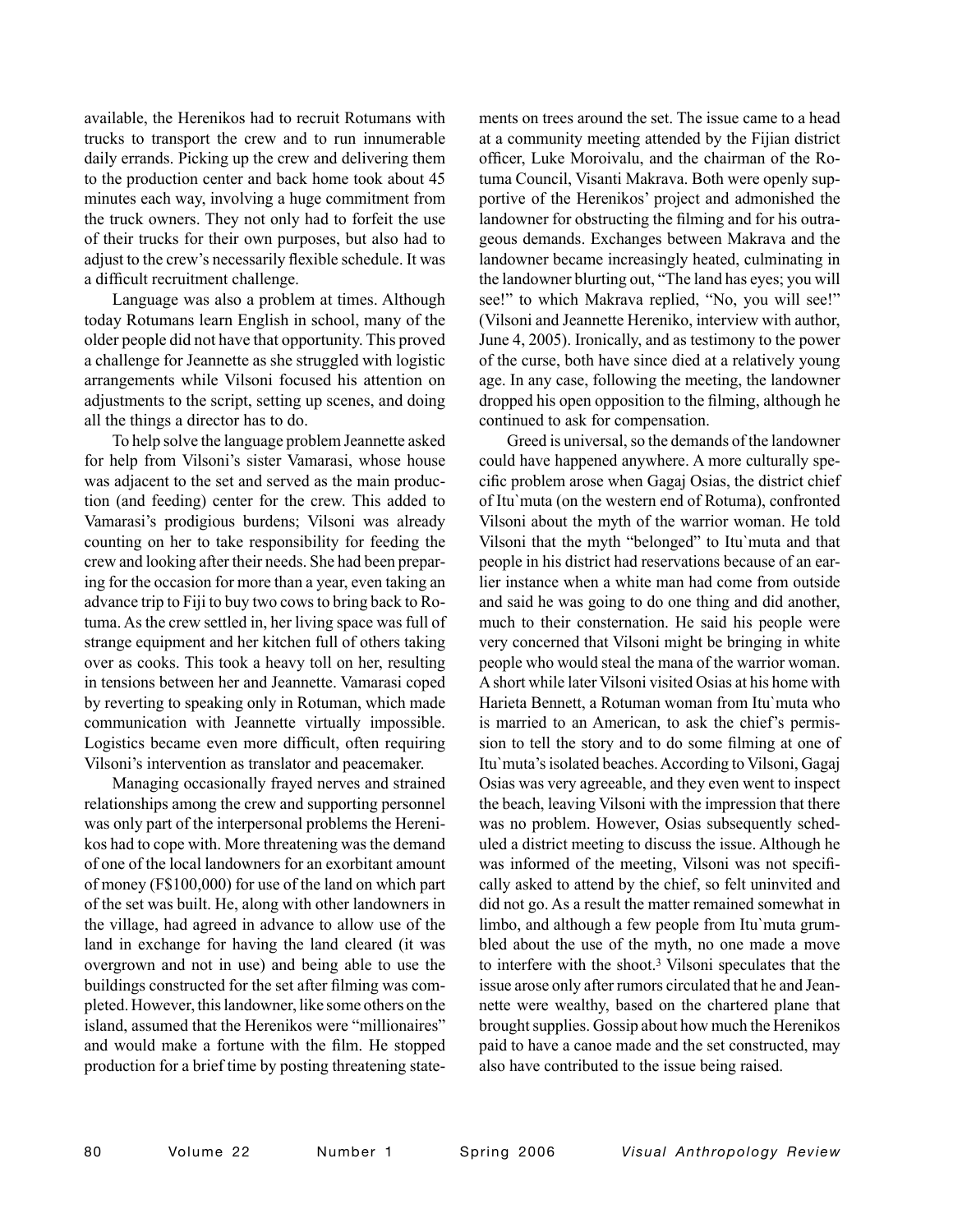# **CONFLICTING AGENDAS**

In her role as producer, Jeannette developed a meticulous plan for shooting the scenes prior to going to the island. The crew was committed to staying on the island for only 40 days, so all the scenes would have to be shot within that limited time frame. She broke the script down to segments and carefully allocated a certain amount of time for each. In her role as producer, she described herself as "goal oriented," her job being to see to it things were done on schedule. She arrived on Rotuma several weeks after Vilsoni, expecting to find him ready to begin filming. Instead, she found that he had not even completed auditioning potential actors, and even worse, from her point of view, had been changing the script as a result of consultations with local people. This meant the careful plan she had developed for shooting scenes was out the window, requiring her to start all over again.

From Vilsoni's point of view, relationships within the community were paramount. He was at home, where he had obligations to kin and felt obliged to do things according to Rotuman custom. This meant spending time nurturing relationships which he perceived as vital to gaining the cooperation of people. In his own words, he "did all the cultural stuff." This required seeking consensus within the village as well as among the cast and crew, for group ventures rarely get done in Rotuma without consensus. Ultimately, Vilsoni said (in true Rotuman fashion), "For me relationships are most important. If it came to choosing between ruining relationships and making the film, I'd say to hell with the film" (Vilsoni and Jeannette Hereniko, interview with author, June 4, 2005).

Vilsoni wanted the film to accurately reflect Rotuman culture, which meant leaving a good deal of room for improvisation rather than close direction. He wanted the actors to behave as naturally as possible, as long as they were following the general lines of the revised script. Mrs. Inia, for example, said that Vilsoni did not direct her and Dr. Fatiaki in the wedding scene, where she chases him on her motorbike. "I told him to stand still and I would come and knock him down," she told me, "but he decided to run so I had to chase him" (Elizabeth Inia, interview with author, June 5, 2004).

# As Vilsoni described his approach to directing:

There was quite a bit of improvisation in which the actors contributed to the scene their own words, as long as the meaning didn't change. I would give them the scene and the characters that go in the scene, and when I said "action" they basically interacted with one another along the lines of the script I had set, but they didn't have to be wedded to the script. They said things a little differently because it was more natural, so I went along with it.

 Part of the reason is to honor the actor, so they can bring to the project their own talent. Sometimes they do things you didn't think about, and it adds to the scene…some of the little surprises makes it more natural. If you've really surprised someone then they react rather than anticipate and "act." I told them they didn't have to act, that they do these things all the time—they feed the chickens, they go to church—and this is happening, this is real, in now time. Once they understood that they didn't have to act, just be, and inhabit this character because they do these things all the time, they broke into a naturalness that I didn't have earlier when they were pretending to be somebody. They forgot about trying to say their lines and just did things the way they might have in ordinary life. [Vilsoni and Jeannette Hereniko, interview with author, June 4, 2005]

Indeed, one of the great strengths of the film is the accuracy with which it depicts normal Rotuman behavior patterns.

For Jeannette, some Rotuman cultural practices were disconcerting, to say the least. While she now concedes that revisions to the script arising from consultations resulted in a leaner, better screenplay, the time taken up by attending to relationships meant additional delays and tighter constraints on the filming schedule. "The price we had to pay was getting up at five in the morning and working until ten at night," she said (Vilsoni and Jeannette Hereniko, interview with author, June 4, 2005). As time compressed, the penchant for Rotumans to do their own thing became increasingly stressful to Jeannette. One source of problems was that Rotuman actors and crew members had other obligations within the community, from feeding pigs to helping relatives and attending functions of various kinds.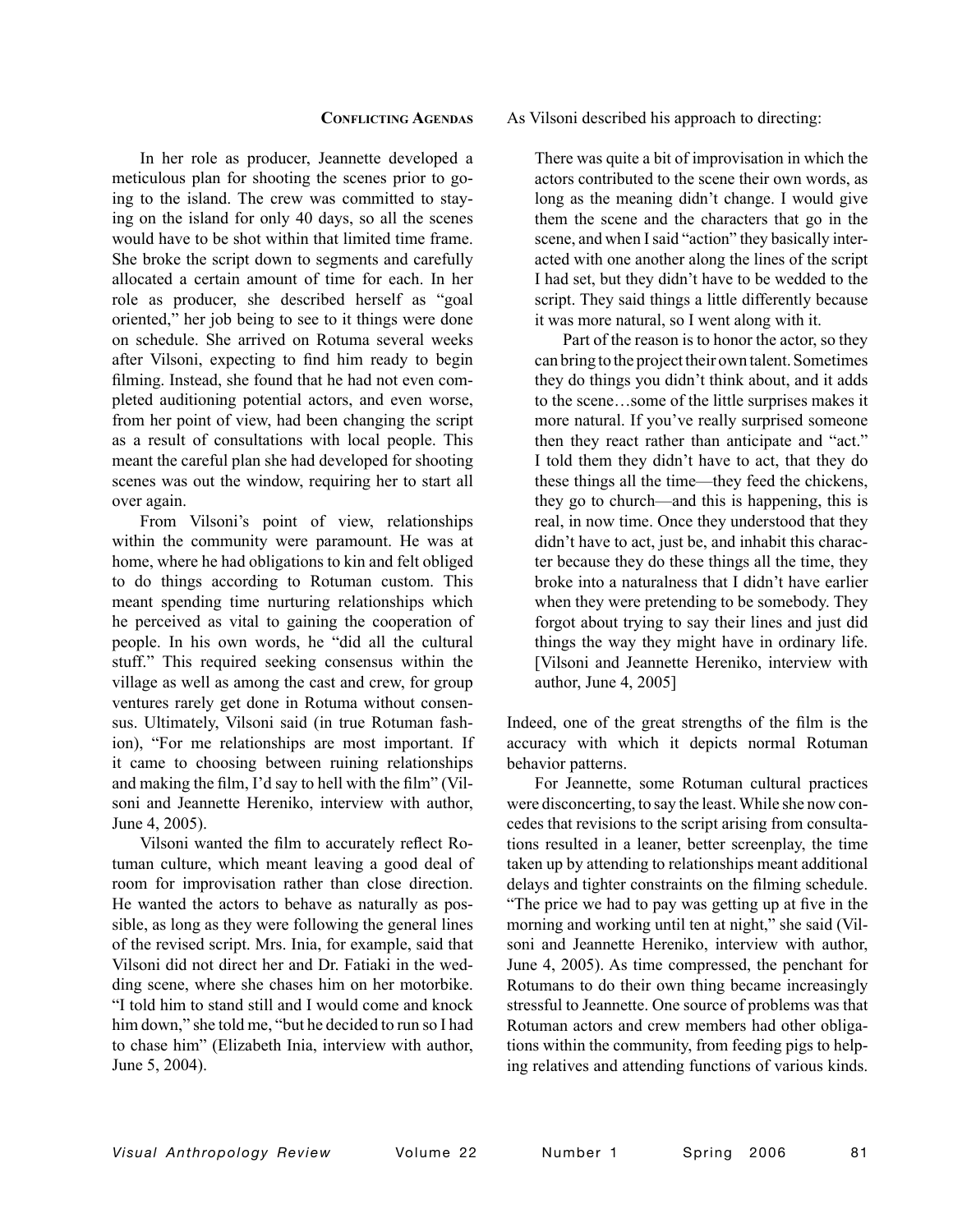For them, the film was only one of many activities involving them. More disconcerting to Jeannette was the Rotuman proclivity for not communicating about scheduling problems; they would simply not show up if they had a conflicting obligation they considered more important. This involved a constant struggle to get people where they had to be to shoot scenes.

Partly as a result of their conflicting agendas, tensions mounted between Jeannette and Vilsoni. In Jeannette's words:

As producer, I felt my job was to find a balance between the mostly traditional western practices the crew subscribed to and the cultural considerations that Vili needed to respect and practice in order to maintain the integrity of the film being truly a "Rotuman" film. Every day was like a tug-of-war, and the most difficult part was that there was no time and no privacy for Vili and me to talk about what was happening so that we could make adjustments together. All our waking hours were spent with people working on the film, and so we could almost never discuss the complexity of the situation. Being married made it more difficult, as it added yet another role into our expectations from each other, from the cast and crew, from Vili's family, and from the Rotuman community.

 To illustrate the lack of privacy, one evening we were in our bedroom, which also served as one of the production offices, and I asked Vili in a regular conversational voice, what a Rotuman crew member's phone number was, and a voice from a neighbor outside our window somewhere, yelled it out! There is a line in the film, "Quiet, Koroa might hear you." I certainly learned the reality is that the neighbors do seem to hear everything. [personal communication with author, June 15, 2005]

Jeannette was not the only person caught in a cultural bind. Some nonRotuman members of the crew did not appreciate the degree to which the filming had to be integrated into the life of the community. They did not understand, for example, why participants in the wedding scene had to be given a real feast when it was not in the script. Fortunately, Vilsoni well understood that for the participants there was no clear separation between acting and being at a wedding, and at a wedding you are fed, and fed well. Another problem stemming from

this lack of separation between life and filming was a tendency of people on the set to talk to one another, or act (inadvertently) disruptively on the set. On the other hand, the villagers found the generator used to run equipment disturbing at times, necessitating shutting it down. As a result, Jeannette related, over \$1,000 worth of food spoiled for lack of refrigeration.

In one instance, failure to accept an outside opportunity for community engagement led to a minor setback. The annual Methodist Conference was being held in the village of Losa at a time when several pages of the script were scheduled for filming. Vilsoni leaned toward going to the conference anyway, but was persuaded not to. This meant a lost opportunity to record some fine Rotuman singing, which Vilsoni later regretted when putting together the sound track for the film. The sound crew had hoped to organize a group especially for recording purposes, but failed to appreciate just how difficult it is to get enough people together at the same time.

Despite the time compression and all the problems, the crew managed to shoot more than forty hours of material in the allotted time, although on reflection, Jeannette expressed the view that an additional 30 days would have been needed to avoid the stresses, and to have time to communicate and better understand what was happening, as well as to plan better for shooting details.

# **POST-PRODUCTION**

The main post-production tasks were selecting shots from the footage they had obtained (editing), creating a sound track that would enhance the visuals, and producing English subtitles for scenes in which Rotuman was spoken. However, money was running out, so the Herenikos were confronted once again with the necessity to raise funds. They put together a tenminute sequence of shots to show to potential donors, which met with considerable success, thanks in large measure to the Hawai`i International Film Festival, which provided screening opportunities at the Movie Museum in Honolulu in order to raise money and get reactions.

Given the extremely limited resources available to them, the Herenikos had to rely at first on a volunteer to do the editing. This proved less than satisfactory because the man they engaged was otherwise employed and could only work on it in his spare time. After a year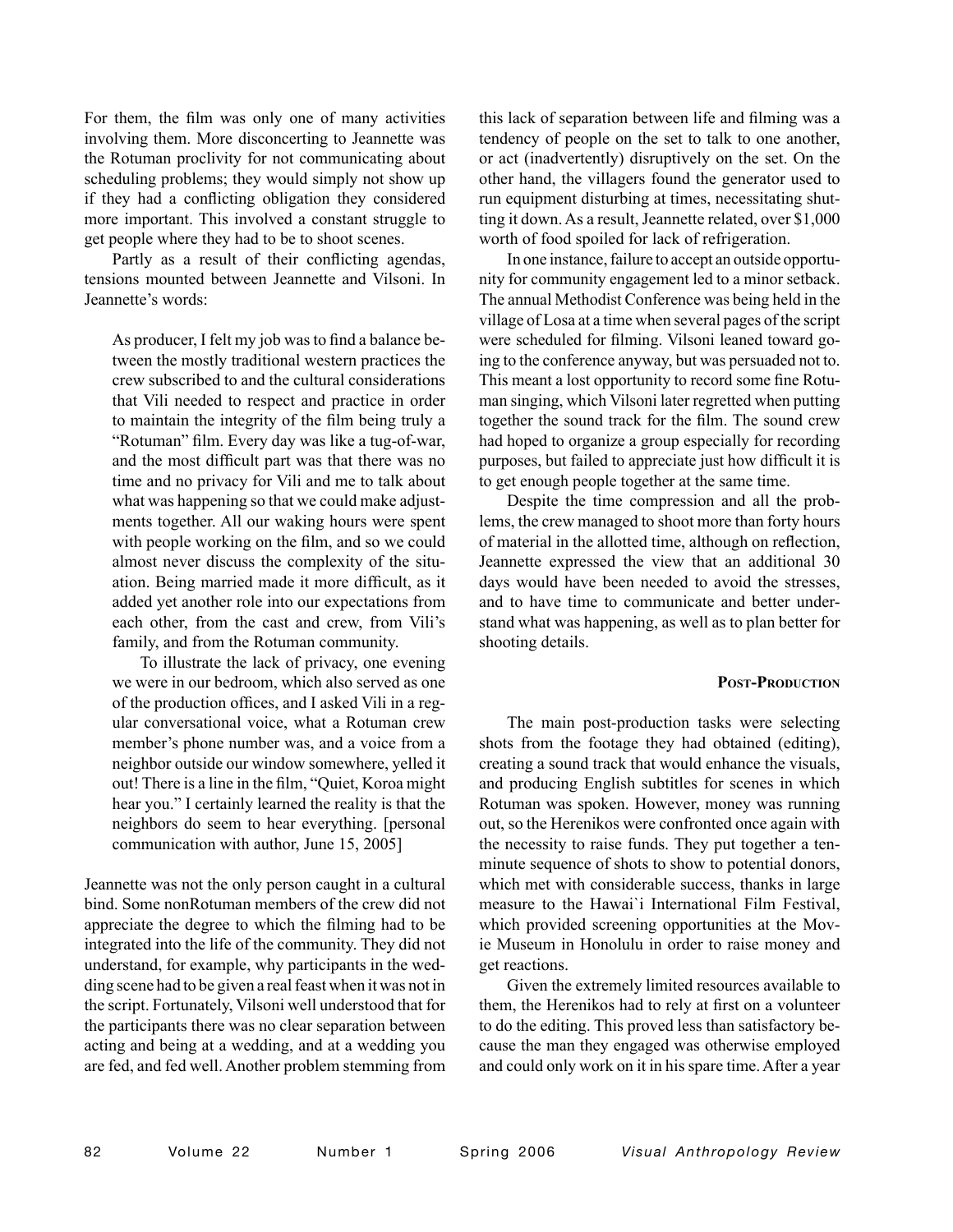of frustration, they managed to raise enough money to hire a full-time editor to put together a full-length (87 minute) version of the story. Unfortunately, he was enamored with MTV-style jump cutting, which resulted in a disjointed sequence of scenes, each lasting only a few seconds. Test audiences who viewed this version (including my wife and I) were dismayed. The continuity of the story was lost in a welter of confusing images; the characters emerged as underdeveloped; and—perhaps most problematic—any appreciation of Rotuman culture, which by nature is slow paced, was rendered impossible. Though distressed by a wasted effort, the Herenikos recognized these flaws and, through the generosity of filmmakers Merata Mita and Geoff Murphy of New Zealand, who were living at Hawai`i at the time, engaged Jonathan Woodford-Robinson, an editor in New Zealand with considerably more experience and a better appreciation of what they were trying to achieve. Vilsoni went to New Zealand for three weeks and remained holed up with Woodford-Robinson doing the final edit. "He's very sensitive, not just a cutter," Vilsoni told me, "and was very respectful to the rhythm of the island" (Vilsoni and Jeannette Hereniko, interview with author, June 4, 2005).

This left Vilsoni with the final say with regard to which scenes should be left in and which should be taken out, a situation Jeannette pointed out usually rests with the producer: "But when working with an indigenous director who's so close to the culture, it's extremely important that the director have the final creative say. He should be free from worrying about pleasing a financial partner" (Vilsoni and Jeannette Hereniko, interview with author, June 4, 2005).

Dramatically illustrating the power of editing, the end product is a compelling narrative of well-developed characters who engage an audience and convey a profound rendering of Rotuman culture. Indeed, the film as finally edited has many virtues, not least that it provides a vivid portrayal of Rotuman interpersonal interactions in their subtlest manifestations—"culture" at its deepest level.

In conjunction with the editing, the film needed a sound track that would support and enhance the visuals. The fact that the dialogue is in Rotuman adds immeasurably to the sense of authenticity it conveys, and musical riffs and island sounds were needed to complement rather than detract from this. First efforts were somewhat less than successful, with incongruous

western musical strains overlaying visuals of Rotuman social life in places, but it was time to show it to critical audiences.

#### **INTRODUCING THE FILM TO THE WORLD**

*The Land Has Eyes* was fortunate to be selected by the Sundance Film Festival in Park City, Utah, for its world premiere. The launching, on January 16, 2004, was propitious; it raised the movie's visibility and led to a flood of invitations from other film festivals, many of which the Herenikos turned down in order not to overexpose the film, which would diminish the possibility of it being picked up by a distributor.

The film was screened three times in Park City to sold-out audiences. On the premiere night, following the film, a reception was held that included Sapeta Taito (Viki), who was flown in courtesy of the Fiji Visitors Bureau and Air Pacific; a group of Fijian musicians who had been performing in New York; and a contingent of Rotumans and other Pacific Islanders living in Utah who arranged to dance Rotuman-style for the guests. Seeing the movie on a big screen was an awesome experience, not only for me (I had seen a number of previous versions on a TV screen), but for those Rotumans who were able to attend as well. As Hiagi Wesley, a Rotuman educator living in Orem, Utah, put it:

*The Land Has Eyes* is a Rotuman cultural masterpiece. It not only has captured the subtleties of the Rotuman ways, it is also a very moving story of many Rotumans who have left the island for the outside world. It is a representation of an odyssey. The movie evoked memories of one's childhood, village life, relationships, and special functions. It brought tears to my eyes and made me yearn to see Rotuma again. The inclusion of the Rotuman language is historic; it will definitely contribute to the preservation of such an unusual language. I consider Vilsoni Hereniko's movie a tribute to Rotuma and its people; it will help put Rotuma on the map. The actors in the movie are wonderful...I am so proud of the movie...The cinematography is just outstanding…what a beautiful place! [Wesley 2004]

From Sundance, Vilsoni took the film to The Netherlands, where it screened only a few days later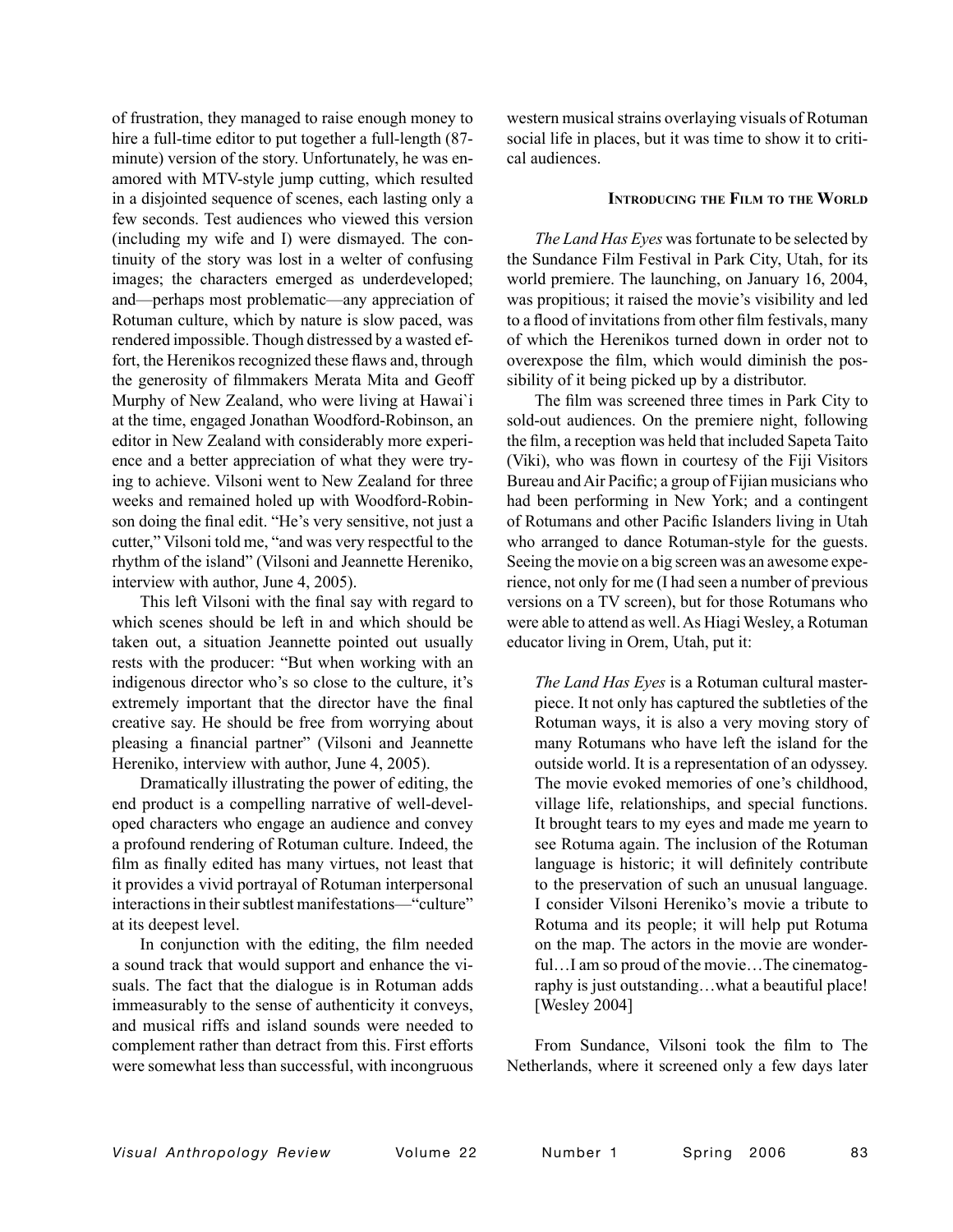at the Rotterdam International Film Festival (January 28–31, 2004), again to appreciative audiences. It was also shown at the Hawai`i International Film Festival in April 2004, cosponsored by the Center for Pacific Islands Studies at the University of Hawai`i and Pacific Islanders in Communications.

Despite the film's warm reception by audiences and critics alike, the Herenikos were dissatisfied with the music and hired the services of Audy Kimura, a well-known musician living in Honolulu. In May 2004, Vilsoni and Jeannette went to work with Dick Reade, a sound designer in Auckland where they substituted more appropriate music and background sounds, and re-recorded dialogue where it was unclear. Finally satisfied with the end product, the Herenikos were ready to take *The Land Has Eyes* back to Fiji and Rotuma to show to the people who had done the most to make it possible.

# **TAKING THE MOVIE HOME**

It was a privilege for my wife, Jan, and me to accompany the Herenikos on this journey of repatriation. The first screening was at Village Six Cinema in Suva on June 1, 2004. The showing had been organized as a fund-raiser for the Fiji contingent that was to attend the Pacific Arts Festival held in Palau July 22–31, 2004. Tickets were sold out at F\$20, a substantial sum by any standard. Prior to the screening a reception was held in the theater's lobby. Many prominent members of the Rotuman community in Suva attended, along with a number of the individuals who had played roles in the film. The audience's reaction to the film was an interesting, and expected, contrast to the reactions of mainly nonRotuman audiences. There was much more laughter, in addition to frequent squeals of recognition. The laughter in part was a response to the Rotuman dialogue, which incorporated subtleties of humor that could never be adequately translated into the necessarily abbreviated English subtitles. Scenes in which individuals widely known to the audience, such as Dr. Fatiaki and Mrs. Inia, acted counter to their reputations (drunk, clowning) brought howls of laughter. Other scenes epitomizing certain types of Rotuman behavior (for instance, borrowing money or equipment) also drew vocal responses. Afterwards, Vilsoni introduced the actors who were present, thanked all in attendance who had contributed to the making of the film, and answered questions.

The following day (June 2nd) we were to take the weekly flight on Air Fiji to Rotuma with the Herenikos. For some time we had been trying, without success, to rent a video projector to bring to Rotuma, and as flight time neared we were getting desperate. Departure for Rotuma was scheduled for noon and it looked like the only option would be to show the movie on TV screens, which wouldn't do it justice at all. Fortunately, that morning Vilsoni went to the University of the South Pacific media center and talked its director into providing a projector and screen for the week at a reasonable rate. The fourteen-seater airplane was too small to accommodate the screen and its stand, so once we arrived on Rotuma, we were still faced with the challenge of finding other surfaces on which to project the movie.

The Herenikos chose to screen the film first in the subdistrict of Hapmak, where most of the footage had been shot, so on the evening of our arrival we convened at the community hall in the village of Salvaka to set things up. The island's doctor, Sumasafu Manueli, provided a thick white sheet from the hospital, which we hung on a ping-pong table set on its side; a woman from the village loaned us an amplifier and two speakers for the week. The setup worked remarkably well.

During that first screening, people laughed uproariously whenever they saw someone they knew, sometimes drowning out the dialogue. When the film ended they applauded profusely. Vilsoni gave a speech thanking the people for all their support during the making of the film, and a subchief followed with a speech thanking the Herenikos.

The screening schedule for the rest of the week had been set by the chairman of the Rotuma Council, Visanti Makrava. On Thursday evening (June 3rd) the film was to be shown in Motusa, the largest village in the largest district, Itu`ti`u. However, the man who had promised to provide a generator and fuel hadn't come through, so we arrived to find a large audience assembled in the district hall—but no electricity. Fortunately, Motusa Primary School is adjacent to the hall, and the headmistress, Sarote Fonmanu (who plays a teacher in the film), asked some men to fetch the school generator and a long extension cord, so we were able to get things set up in time.

Mrs. Inia had attended the previous night's screening in Hapmak and been disappointed that people did not stay around after the film to thank the Herenikos,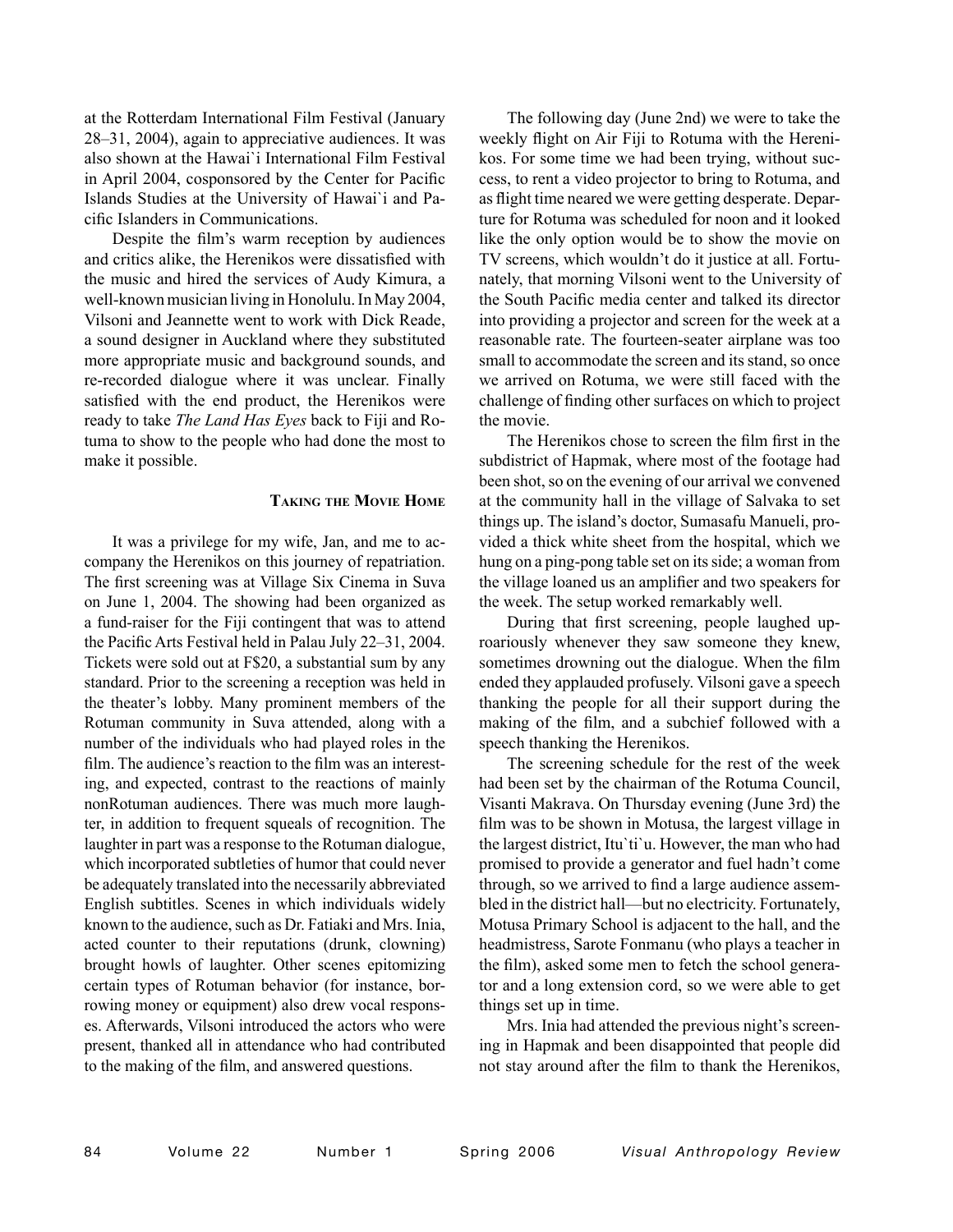

*Figure 5. Vilsoni Hereniko answering questions after screening in Malhaha, Rotuma.*

so she decided to speak to the audience about it before the film started. When she stood up to talk, some of the young people in the back of the darkened hall kept talking until the district chief, Gagaj Markav, told them in a loud, commanding voice to pipe down. Mrs. Inia then explained that the film would be shown all over the world at prestigious film festivals where people would pay money to see it, and that they were very fortunate to have it brought to them and to see it for free.

The audience was still quite raucous and their laughter drowned out a lot of the lines of dialogue in the film. However, they seemed to react to the English subtitles, even if they could not hear the dialogue. Despite Mrs. Inia's exhortation, most of the people left immediately afterwards, while the credits were still rolling.

The following afternoon, in response to a request by the principal of the high school, Vilsoni showed the film to the combined classes of the primary and high schools at Malhaha. In comparison to the boisterous reception the film had received the previous evening, the students were rather subdued, perhaps because their teachers and principals were watching it with them. After the screening Vilsoni spoke about the making of the film, pointing out that several of the actors were from the school, that the classroom scene was filmed

there, and that he, himself, had attended school there. He then took questions, which led to his elaborating on how his own experiences were reflected in the plot and in the making of the film. The high school principal then responded, telling how his face had been awash with tears throughout the movie, and he thanked Vilsoni profoundly. The assistant principal also said that she had tried to hide her tears from the students so that they wouldn't tease her. I observed that the students had indeed noticed (with mild amusement) the emotional responses of their elders. This reflected a generational difference in the reactions of Rotuman viewers generally. Vilsoni's take on the difference is that older Rotumans were more attuned to the nuances in the film, while the youngsters gave it a more superficial reading. It's not that they enjoyed it less, but their emotional responses appeared to be of a different order.

That night we showed the film at the Noa`tau district hall, which had only recently been opened and was not quite finished. The hall had its own generator, so there was no problem setting up. The youngsters were very excited when we first arrived (they had decorated the pillars with leaves and flowers, and applauded our entry) and were chattering loudly until Rotuma Council Chairman Visanti Makrava admonished them to behave. In contrast to the Motusa crowd, the Noa`tau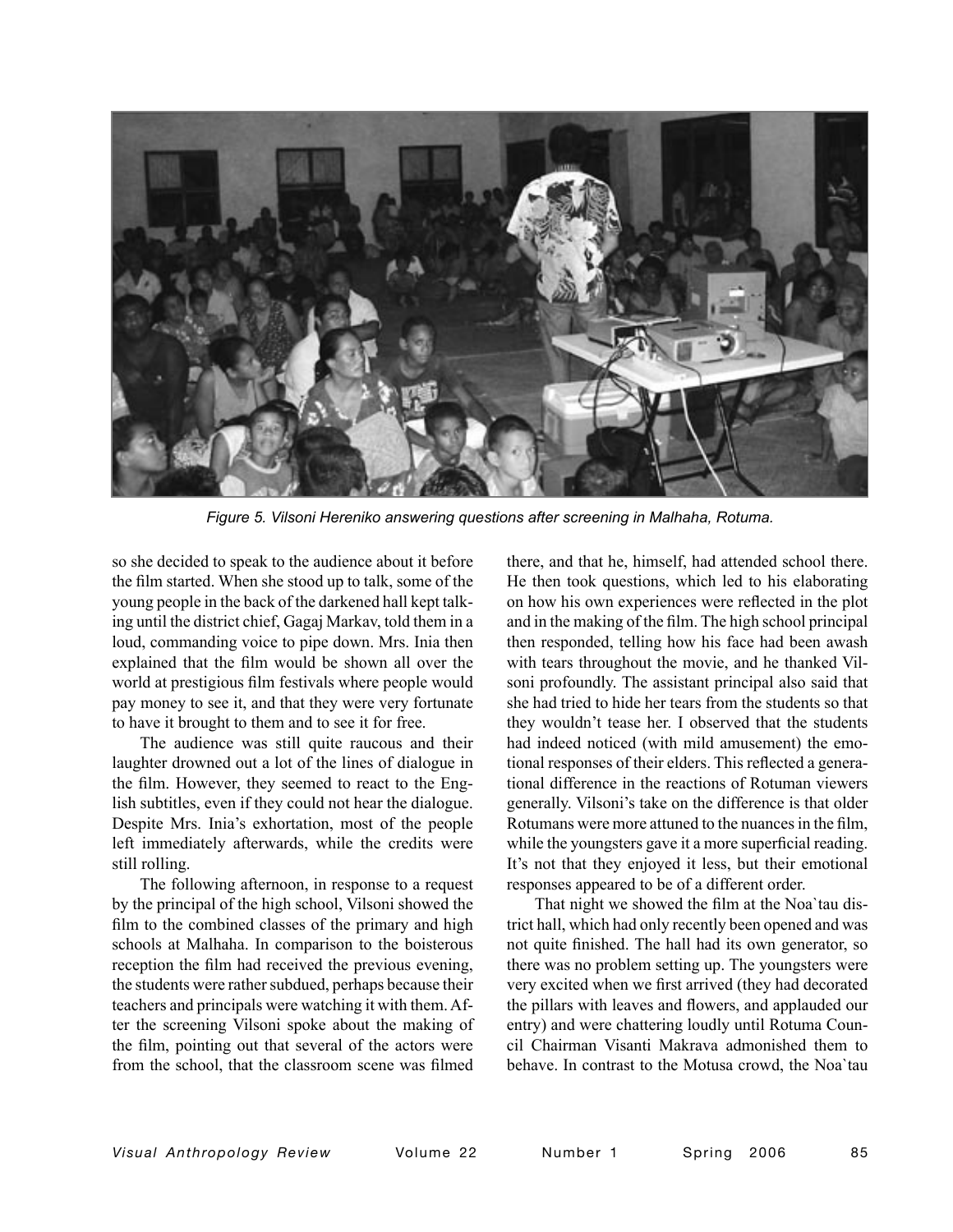audience was somewhat subdued in their reactions, and as a result seemed to follow the story better. The fact that many of the students had seen the film that afternoon may have contributed to a quieter reaction; the students were very attentive and some of them quietly spoke lines before they were heard in the film. Before and after the screening Vilsoni thanked the audience for all the support he had received from the Rotuman people, singling out those who were present.

The next evening (Saturday) it was Pepjei district's turn to host the film. Unfortunately the district hall could not accommodate all the people who wanted to attend, which included a large contingent from the neighboring district of Juju. As a result people were lined up five deep outside the hall, watching through open windows. Although the immediate response was somewhat subdued it was still gratifying. Compared with audiences during the previous evenings, the people on the south side of the island (where Pepjei and Juju are located) were less familiar with the actors, and interrupted the film less often with exclamations of recognition. They were nevertheless attentive and expressed effusive appreciation afterwards.

In deference to Methodist Sabbath restrictions, we did not show the film on Sunday. On Monday a screening was scheduled for Malhaha district, but the hall presented a problem; there was no suitable place to hang or pin up the sheet. Some young men brought in two smallish blackboards and tried unsuccessfully to join them. Then one of the older men present suggested that we nail up some of the 1" x 8" by about 15-foot boards that were lying on the floor to provide a place to tack up the sheet. It worked just fine. Vilsoni gave his usual introduction, for which he was amply applauded. The audience was very intent; only a few of the young boys were a little rowdy and laughed loudly when people from Malhaha came on screen.

Tuesday evening was supposed to be our last on Rotuma, and the Herenikos wanted to have the final showing in Hapmak, where we began. The hall was full again, even though most people had seen it before, and the audience seemed as intent as they had been during the initial screening. In fact, my impression was that the first time most Rotumans saw the film they were so excited seeing people and places they knew intimately on the screen, and hearing the Rotuman language spoken, that they did not always follow the story being told; the second time they saw it they seemed to

be more engrossed in the story and appreciative of the film as a whole.

As it turned out, the plane that was scheduled for Wednesday, June 9th, was delayed for a day, giving us one more opportunity to show *The Land Has Eyes*. The Herenikos responded to a request that the film be shown at the government station at Ahau. The idea was to screen it at the pavilion facing the sports field, but when we arrived we discovered that nothing had been done to set up a backdrop for the screen. In addition, it was raining heavily, and the pavilion was open at the sides and unprotected. Prospects looked bleak, but we went across the road to the hospital and checked out the possibility of showing the film on the hospital verandah, which provided more shelter. The doctor was very accommodating and helped us tack up a sheet between two poles at one end of the verandah; he and the nurses then brought out a number of benches and chairs for people to sit on. It turned out to be an excellent solution, and although it did not accommodate everyone (several people watched it from the ground adjacent to the hospital under umbrellas, while a few others viewed it from the reverse side of the sheet), it allowed most people present to see the film in relative



*Figure 6. Screening of the film on the hospital verandah at the government station on Rotuma.*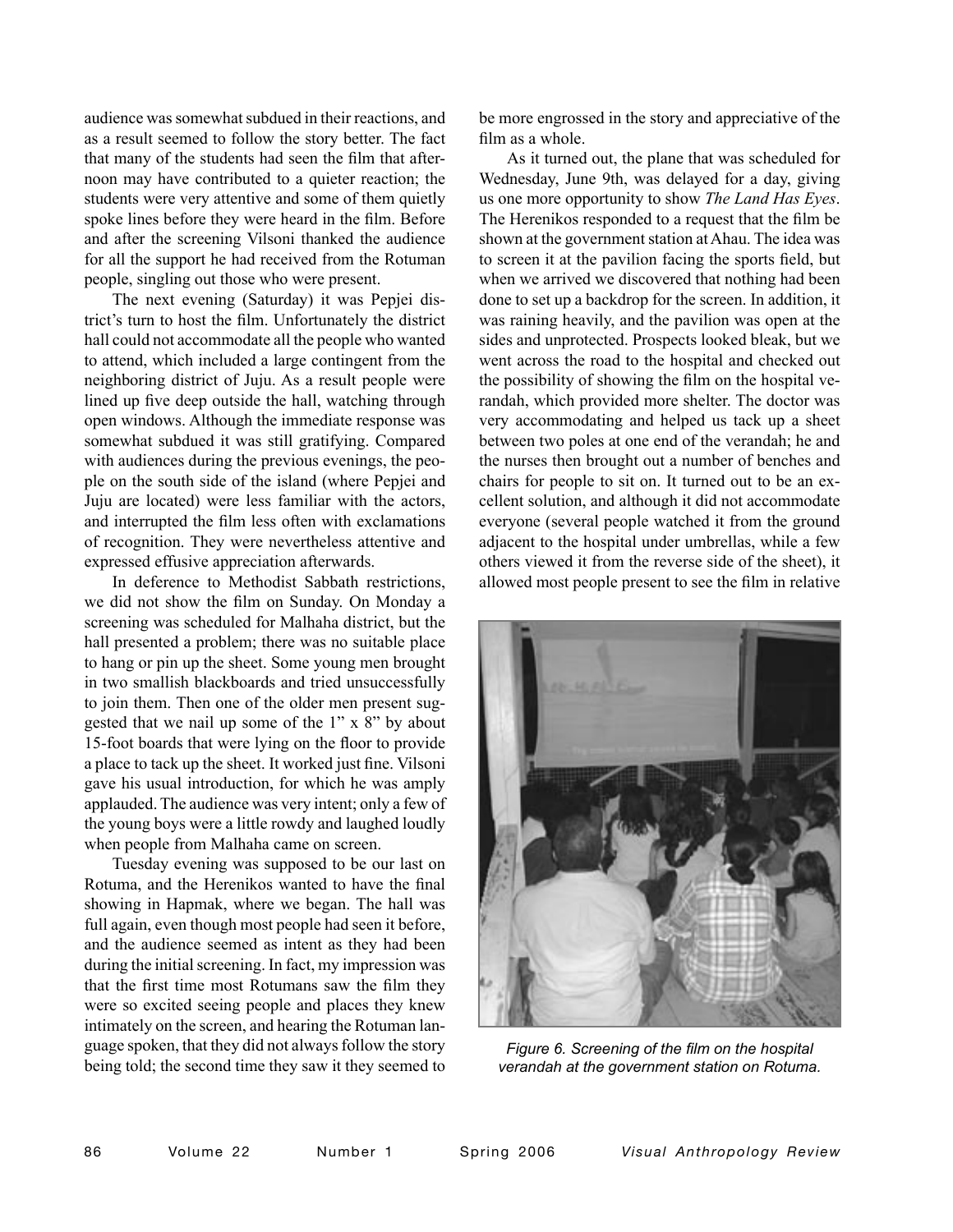comfort. They were a well-behaved audience, in part because a respected subchief sat with the children up front and told them to keep quiet. Mrs. Inia also came to sit with the children and gave them a brief lecture on proper decorum. Once again, members of the audience expressed great appreciation to the Herenikos for making the film and for bringing it back to Rotuma.

We flew back to Suva the following day. While still on Rotuma the Herenikos had arranged to show *The Land Has Eyes* at Davuilevu, near Nausori. After some negotiation the venue was changed to Churchward Chapel in Suva, but the postponement of our flight made that impossible. However, shortly after arriving in the late afternoon on Thursday, a free screening was arranged for that evening at the University of the South Pacific. Word must have spread very rapidly, because approximately three hundred people, mostly Rotumans, showed up. The following evening Vilsoni and Jeannette showed the film at the Mocambo Hotel in Nadi, just a few hours before our plane departed for Hawai`i. They were lavishly feted by an appreciative audience of about two hundred people. It was a fitting conclusion to an extended homecoming for a film that celebrates the people and culture of Rotuma.

# **A MATTER OF REPRESENTATION**

A concern for the misrepresentation of Pacific Islanders in western media dating back to the 18th century was a motivating force driving Vilsoni in this endeavor. In a 1994 article on "Representations of Cultural Identities," he deplored the ethnocentric and racist representations of Polynesia and Melanesia and registered an eloquent protest:

These representations of islanders are important because they shape attitudes of foreigners about the Pacific and its inhabitants. Negative or positive stereotypes reduce islanders to two-dimensional figures, not fully human, resulting in the erosion of the self-esteem and dignity of the colonized. They must then contend with identities that are not of their own making but nonetheless become regarded over time as their distinctive characteristic, that which makes them different from others. A stereotypical cultural identity, once struck, is almost impossible to shake off completely. [Hereniko 1994:413]



*Figure 7. Jeannette and Vilsoni Hereniko at Rotuma airport after a week of screening* The Land Has Eyes*.*

In a later article he specifically addressed the issue vis-á-vis filmic representations where, he asserted,

Pacific Islanders—particularly Polynesians—are portrayed as a simple people lacking in complexity, intellect, or ambition. Acting always as a group, Pacific characters can be seen running, fishing, eating, or playing with little or no differentiation between one individual and another. [Hereniko 1999:1]

The main source of indigenously produced feature films about Polynesians has been New Zealand. Most of these films, including *Once Were Warriors* (1994), *Te Rua* (1991), *Utu* (1983), and *Ngati* (1987), are dark, albeit realistic, portrayals of dispossessed Maori living on the fringes of a society dominated by Pakeha (white people). Although important, Vilsoni pointed out,

there is a need for a wider range of settings, themes, lifestyles, and characters in feature film that will capture the complexity and diversity of experiences that characterize the contemporary Pacific…The image of the Pacific Islander with multiple identities, straddling traditional and modern worlds successfully, is one that doesn't exist yet in film or video." [Hereniko 1999:1–2]

Rotumans have not been immune from prior representations of the kind Vilsoni has criticized. During the Christmas holidays in 1996, the Australian documen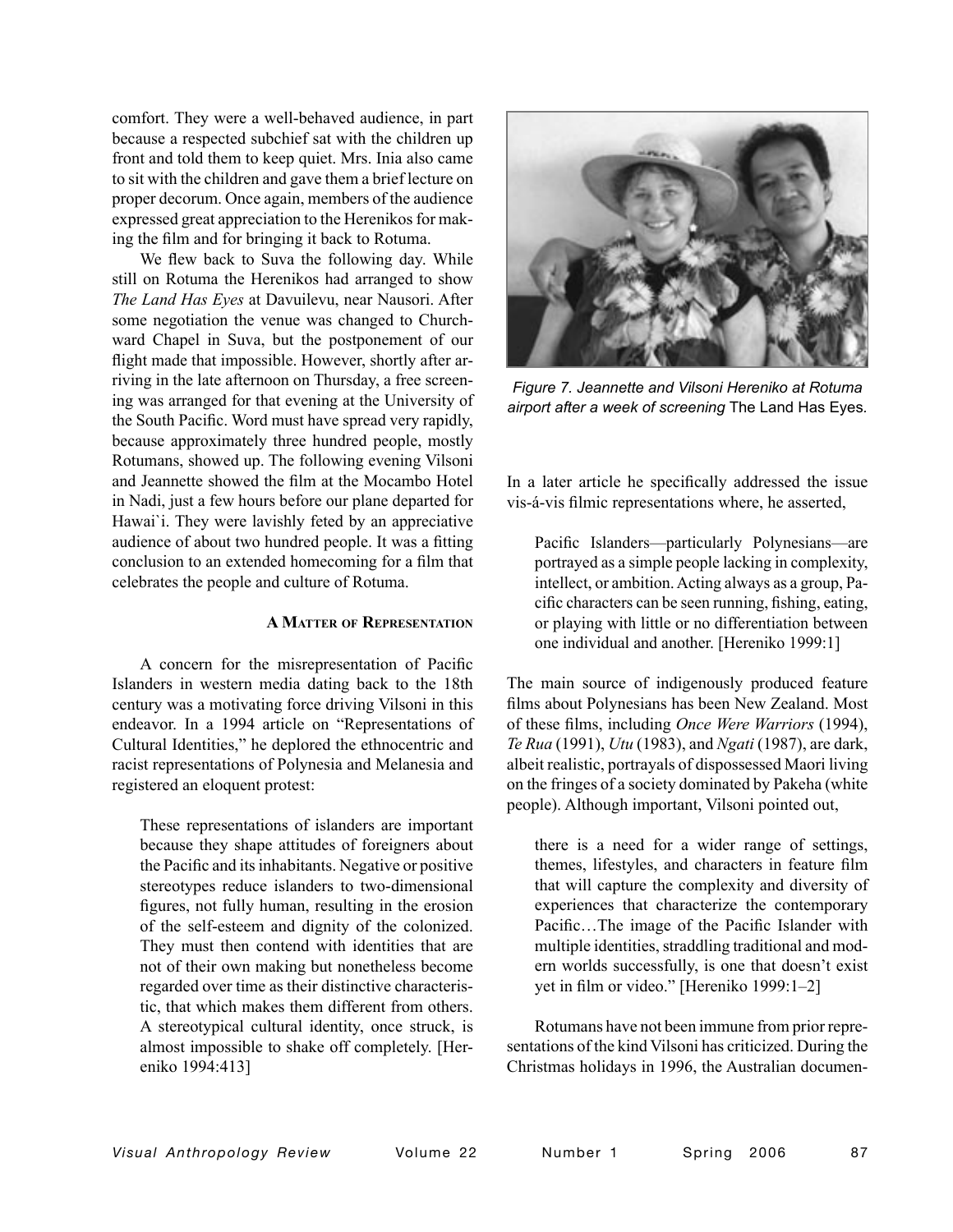tary filmmaker, David Gardiner, shot footage for a film entitled *Rotuma, Our Identity*. The film was aired on Australian television in January 1998 and was seen by many of the Rotumans living there. Their reaction was immediate and extremely critical. At the time, I was operating a message board on my Rotuma Web site, on which were posted a flood of protests. A Rotuman identifying herself only as "Sani" posted the following message after seeing Gardiner's documentary:

I watched the documentary "Rotuma Our Identity" by David Gardiner and it was very disappointing. Then again, I guess I should not have been surprised at all. For whom was the documentary intended? It served no purpose to Rotuman peoples anywhere. The documentary is ill informed. I have seen home videos of Rotuma (the people and places) taken by Rotumans who have been to our island to visit family, and they do the Rotuman people more justice. In my opinion the documentary shows nothing about the Rotuman people and our identity. For a documentary that attempts to show what its title claims, it misses by a long, horrid and painful mile. There is no substance in the documentary. A big show about nothing. All talk about a great many issues affecting Rotumans and naught to show about it. I presume that the theme was as the title suggests, but the producers seemed to have forgotten what they set out to achieve. They got carried away with the importance of their documentary, saturating it with as many issues as they could within the given time limit, and confusing the issue of identity along the way. All the Rotumans that I have spoken to who have seen the documentary share the same opinion about the documentary's beginning. We were all anxious and excited to see it—Rotuma on TV and to the world! I for one was ready to give the documentary "a fair go." Well, we were all in for a shock—big time! What a way to introduce OUR island Home—with a song praising Samoa!!! (What the song actually means I have no idea, only that it is supposed to be a Samoan song. I know nothing about the Samoan language but I won't be surprised if they find offence to the way their language is sung.) We were put off and disgusted and had to endure this outrage for what seemed a real long time…It showed volumes about the people who produced it—David Gardiner, etc. People talking

about OUR identity; they know NOTHING about it and produced a documentary that is nothing short of embarrassing. [Sani 1998]

The response of Rotumans to *The Land Has Eyes* has been in marked contrast. Everywhere they have viewed the film—on the United States mainland, in Hawai`i, Europe, Fiji, and Rotuma—the responses have been overwhelmingly positive. Rotumans often respond to the film with deep emotions, moved by scenes that resonate with their own experiences growing up or living on the island.

When I asked Vilsoni if he thought the film represented Rotuma accurately, given the dramatic need to emphasize conflict (when Rotuma is in my view a quite gentle culture; see Howard 2004), he responded that he tried to portray the characters as much as possible to be fully human, and that a number of events in the movie are based on real-life incidents and real persons, like the dishonest court interpreter.

In the film they are not a homogeneous group who all behave the same way, but they are portrayed as people who are good, and evil, and complex, and varied. That is what I was aiming for. I was very aware that because I had these two guys who were not very nice [Poto and Koroa], I needed to balance them with Hapati, who is a major force to reckon with in the story and is portrayed as very different from them. I also had in mind Pili, who is a really kind brother to his sisters. Even in the myth I had one of the brothers be sympathetic although the story wasn't told to me that way, because I wanted to give it more nuance, because I was very aware that I needed to portray them in as varied a way as possible. I think [the film is] a fairly, to the best of my ability, accurate representation of the different kinds of people that do and have existed on the island. [Vilsoni and Jeannette Hereniko, interview with author, June 4, 2005]

The film has a resonance beyond that of Rotuman culture; Polynesian moviegoers from Samoa, Hawai`i, and New Zealand have responded with equal enthusiasm, often thanking Vilsoni for representing "us" in such a splendid manner. A review by Kaleikipio`ema Brown of the Ka`iwakiloumoku Hawaiian Cultural Center at the University of Hawai`i is indicative: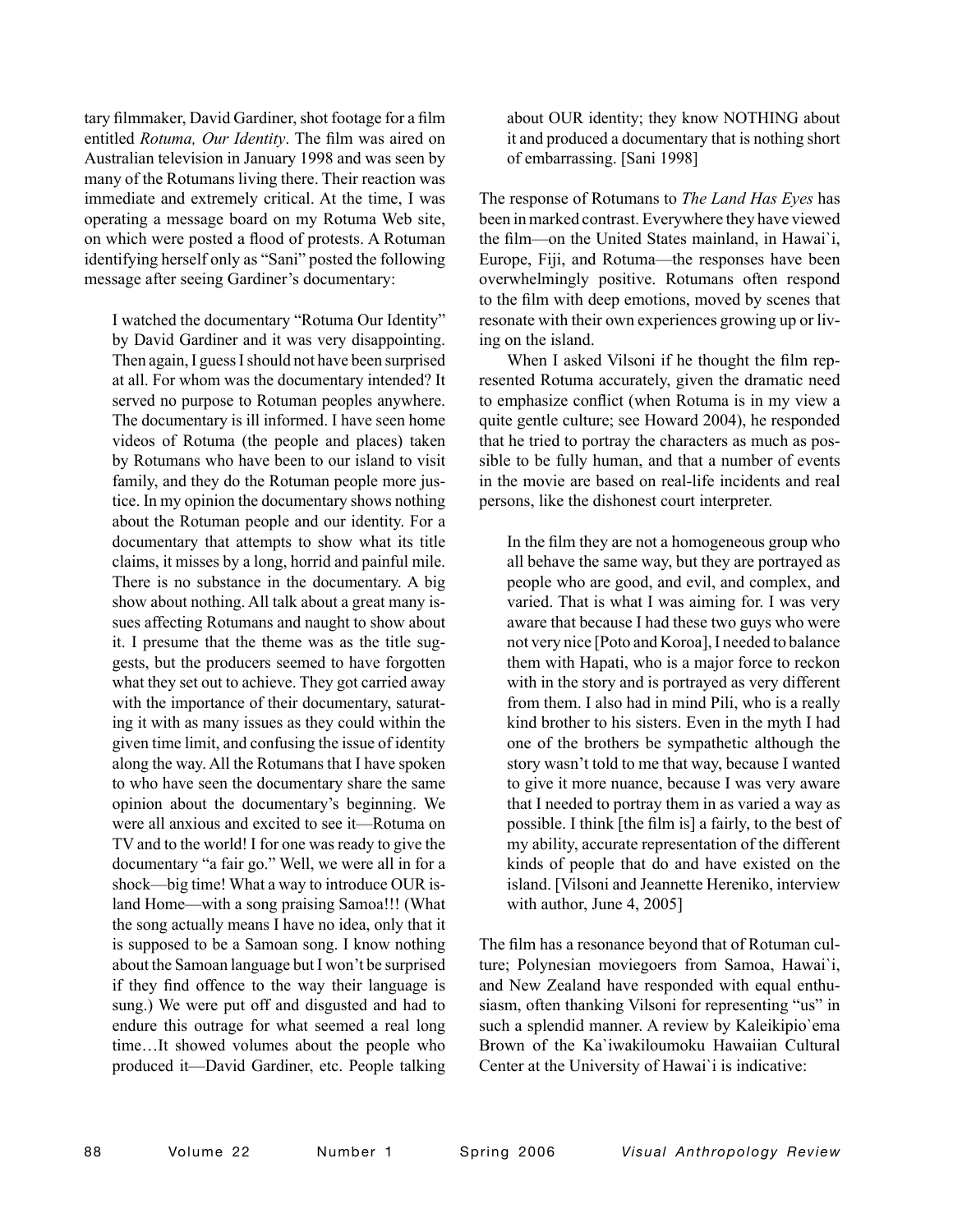First things first. You will not, in years to come, be able to carry on an intelligent conversation about indigenous film-making in the Pacific if you haven't seen *The Land Has Eyes*. Vilsoni Hereniko's "film for Rotuma" is every bit as important as *Once Were Warriors* and *Whale Rider*. Maybe more so…

 Reviewers of *The Land Has Eyes* tend to characterize Viki's success as the result of her ability to unify her native heart and nonnative brain, of her ability to balance her traditional values and western ambitions. She restores her family's good name and goes to Fiji to satisfy her intellectual curiosity; she defends her heritage and holds true to personal aspiration; she speaks for the land and wins a ticket to leave; she gets her cake and eats it too. Interpretations of this sort are subtly demeaning of native intelligence and motivation. They imply that intellectual interests are somehow at odds with indigenous culture, and they imply that the pursuit of western academic success represents a selfish abandoning of native culture. Not so. Not so at all. One need look no further than Hereniko himself to understand that genius is fostered in native homes and that many of us have left these homes for the specific purpose of acquiring the weapons necessary to defend, define, and celebrate our people. That is what I see when Viki, at story's end, gets on her boat for Fiji. Her pen is left behind in the hands of the boy who loves her. They wait for her return, both boy and pen. When she returns, they will make warriors and she will write truth.

 Noenoe Silva, in her recently published *Aloha Betrayed* (2004), defines native pen-wielding as the "war of discourse." She notes that Hawaiians have been waging this war since "No ka Pono Kahiko a Me ka Pono Hou" (Concerning the Ancient Pono [righteousness and well-being] and the New Pono) appeared in 1834 in the first edition of *Ka Lama Hawai`i*, our first Hawaiian language newspaper. We are, then, less than 30 years away from two full centuries of battle by essay, letter, "mele" [song], and "mo`olelo" [story]. Hereniko's "momi" (pearl) of a movie calls attention to a genre of discourse in which we are sadly underrepresented; *The Land Has Eyes* reminds us of the need for more pens and voices. It won't be long before Sony and the Rock tell us the story of Kamehameha in much the same way that Disney told us the story of Lilo's `ohana [family]. Someone else will again have control of the silver-screen narrative; we won't. "The time has come for Pacific Islanders to be not just consumers of other people's images of themselves," Hereniko says [Takeuchi 2004]. We have our own Woman Warriors, our Hi`iakas, Keaomelemeles, Manonos, Lili`us, Pi`ilani Ko`olaus, and the Vikis who emulate them. We have many movies to make of stories that only we can tell. [Brown 2005, italics added]

The fact that the film won the Premiere Festival Prize for best overall entry in the inaugural Waiora Maori Film Festival in New Zealand is testimony to positive reception by fellow Polynesians.4 The June 2005 festival screened over one hundred feature films, short films, and documentaries, including *Whale Rider*, with which *The Land Has Eyes* is often compared. After the award ceremony, Vilsoni said, "This award is recognition from the Maori community of how important and empowering it is that indigenous people tell their own stories and do so in their own language—no matter what the risk" (Jeannette Hereniko, personal communication to author, June 6, 2005).

# **RESPONSES OF NONPOLYNESIAN AUDIENCES**

*The Land Has Eyes* has played at numerous film festival around the world, including Rotterdam (January 2004); Honolulu (April 2004); Moscow (June 2004); Brisbane (August 2004); Montreal (September 2004); Toronto (October 2004); Ashland, Oregon (March 2005); Singapore (April 2005); Manchester, England (April 2005); Wairoa, New Zealand (June 2005); Maui (June 2005); and Shanghai (June 2005); in addition to special showings at the British Museum; the Freiburger Film Forum in Heidelberg, Germany; the Museum of Modern Art in New York City; and the National Museum of the American Indian in Washington, DC. It was also been screened at the Pacific Arts Festival in Palau (July 2004) and to anthropological audiences at conferences. In addition, *The Land Has Eyes* enjoyed a two-month run at a commercial theater in Honolulu, where it was the highest grossing film for the first two weeks in a large complex showing twenty films, most of which were Hollywood movies. More public screenings are scheduled, and a contract to show the film in Oceania (including Australia and New Zealand)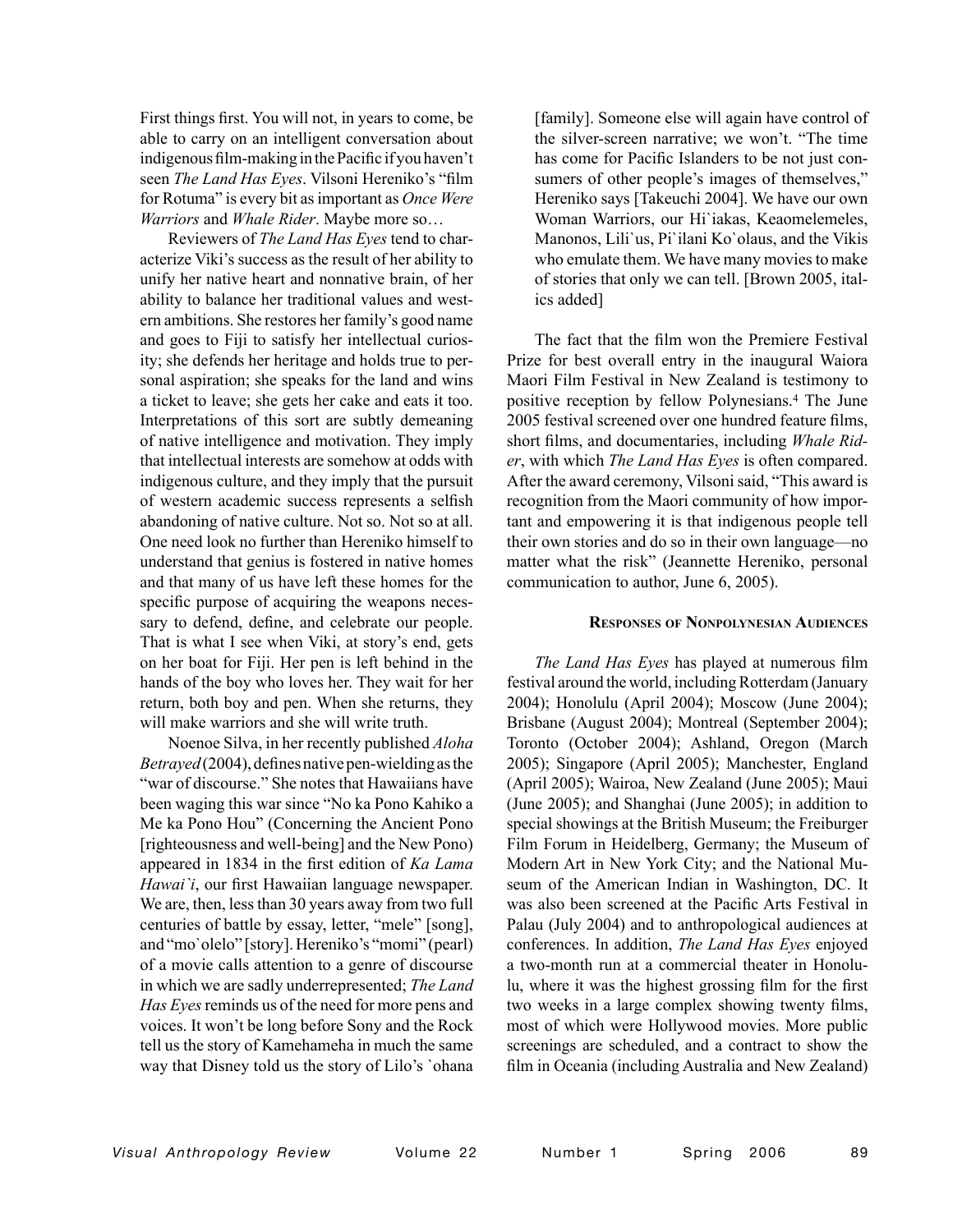has been signed with Ronin Films based in Canberra. As a result, Rotuma, once a virtually unknown island omitted from most maps of the Pacific, is being presented to the world in a vivid manner by a native son whose appreciation of, and affection for, his homeland is fully apparent.

Critics have been lavish in their praise of the film. For example, Aleksandra Stankovic wrote in the *Harvard Crimson*:

Filmed with great patience and skill, and accompanied beautifully by a rich, haunting soundtrack, Hereniko's picture brilliantly captures the tension slowly consuming an island torn between its loyalty to deeply abiding tradition and submission to an ever-encroaching modernism…The movie plays like a kind of cultural window, presenting to the world a vision of life in the distant Pacific from the very imaginations of those who live it.

 The movie presents the possibility of a reconciliation between divisive Western and indigenous cultures. As an existential offering, the film asserts the power of choice, advocating fierce dedication and courage which can overcome shame and adversity. And that, ultimately, is a very powerful message to send from this distant island into a world already so crowded by globalization and mass modernization, making *Eyes* at once gently affecting and quietly uplifting. [Stankovic 2005]

And on March 29, 2005, Kay Lorraine posted the following on www.reviewedmovies.com:

The motion picture is worthwhile on so many levels: First of all, award-winning National Geographic cinematographer Paul Atkins has captured the vivid beauty of this hidden world that few of us will ever get the chance to see. The footage of the mythical Warrior Woman of Rotuma has a mysterious soft-focus quality, making the ancient tale seem enigmatic and slightly out-of-reach. It is a lovely contrast with the modern scenes that are crisp with saturated color and beauty. Even without the story, Atkins' photography works as a travelogue capturing your visual senses.

 Then, of course, there is the story…The final reason to see this picture is the opportunity to learn about the day-to-day culture and traditions of this remote place located within the Fiji Islands chain. We are privileged to see the spiritual rhythm of Rotuman life through the eyes of writer/director Vilsoni Hereniko. [Lorraine 2005]

# **MYTHICAL STRUCTURES AND POLITICAL CORRECTNESS**

Like *Whale Rider* (2002) and *Atanarjuat: The Fast Runner* (2001), *The Land Has Eyes* incorporates a myth that underlies and makes sense of the story. There seems to be something about myth that attracts indigenous filmmakers (as well as writers, poets, and artists). Perhaps it is the opportunity to re-enchant a world that has been systematically stripped of enchantment by a dominant culture devoid of it. This distinction between an entrancing indigenous world and a mundane, urban, cosmopolitan world presents indigenous filmmakers with an important means of validating, and being faithful to, their cultural roots.<sup>5</sup>

While the myth of the warrior woman, told to Viki by her father at the beginning of the movie, is presented as just that—a myth; in the climatic scene in *The Land Has Eyes*, mystical potency drives the action in a way that appears visually surreal. Nevertheless, the sequence completes a cultural logic that makes the film distinctively Rotuman. In that dramatic scene, the ancestral spirits of the land, represented visually by the warrior woman, act to overpower the villain who has acted maliciously, contrary to custom (he has not only knocked the sacred clown to the ground at the wedding, but also publicly insulted the chiefs).

Failure to appreciate the cultural logic of the underlying myth has led a few viewers to express discomfort with the climatic scene. One complaint is from some western urbanites who cannot relate to the mythical structure and regard the scene as "unrealistic," and therefore unfathomable. Vilsoni's response is to point out that westerners make a sharp distinction between myth and "reality," whereas Rotumans do not. He says:

For the Rotuman characters in the film these worlds are integrated, not separate. I don't think most people understand this scene, because it happens very fast. What I had in mind is that for the Rotumans the world of the past and present are fused, but not for the district officer; he's not from that world. And so the wind comes in and takes over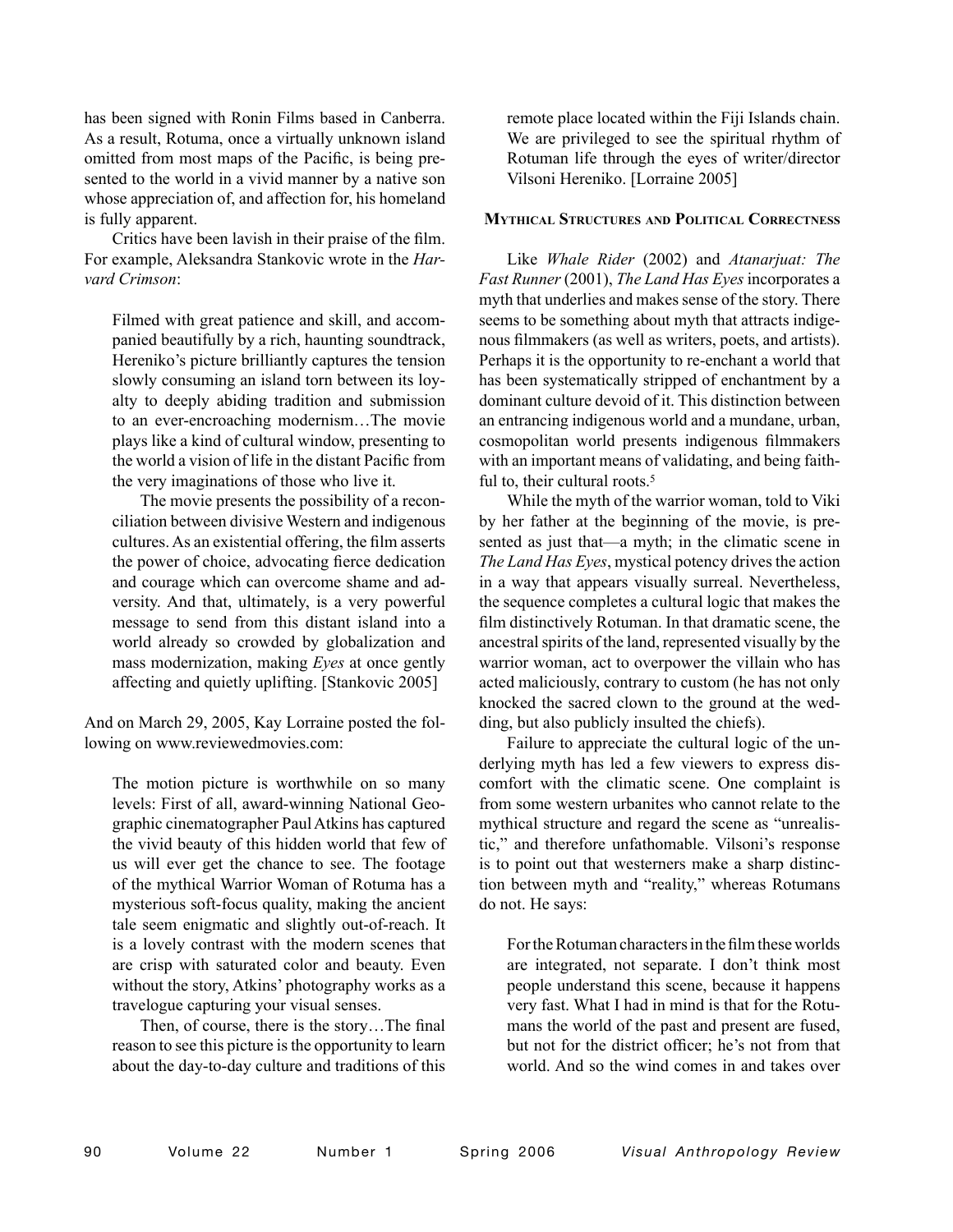the whole room, the symbols that Viki uses, the red feathers and the ceremonial staff. She throws the red feathers, which in my mind are almost like arrows that pierce the skin, and she twirls the ceremonial staff, and then Poto grabs it and starts shaking, almost like the staff electrocutes him. But I also see the battle in the scene as kind of a spiritual battle; it's not so much a physical battle between Viki and Poto, but more a battle between good and evil forces. Therefore to nullify the evil, she uses the symbols of Rotuman culture (the red feathers from sacred mats and the staff used by the ritual clown at weddings).

 For me, it's an interesting way to resolve the whole conflict. After the wind dies down and the district officer surveys the scene, we cut to Poto being taken away, and there are no feathers visible at all. The reason is, from his point of view, in my mind he doesn't see this. For him it's like this storm came in and knocked Poto over, and he probably had something like an epileptic fit. So I was trying to distinguish between these two worlds, and that the world that is fused is the one experienced by the Rotuman characters as distinct from the world of the district officer. So he says to Viki, "What happened there? The chiefs understand, but I don't." [Vilsoni and Jeannette Hereniko, interview with author, June 4, 2005]

More disconcerting have been a few anti-colonialists who find the portrayal of the European district officer objectionable. The first inkling that this was an issue came in the form of a rejection letter from the Auckland Film Festival, which read in part:

I'm sorry…to say that we have decided not to select the film, though we share your conviction that there is an audience in New Zealand who would be interested in seeing it. Our programmers were surprised by the film's ultimate assertion of faith in the authority of the colonial arbiter, and feel that this stance would generate a degree of hostility in the comparatively academic environment of our festival which would not be at all helpful to the filmmaker or the debates which [the] film raises. [E-mail correspondence from Bill Gosden to Jeannette Paulson Hereniko, March 1, 2005]

At a screening in Heidelberg, Germany, a professor who saw the film complained that the white man was "too good," to which Vilsoni replied, "Why should I create a cliché?" He has since altered his introduction to the film at screenings where he is in attendance in an attempt to clarify the historical circumstances, letting the audience know that Rotuma enjoyed a very benevolent relationship with England during the colonial period, and that even today, the most important Rotuman holiday is an annual commemoration of the Rotuman chiefs' cession of the island to Great Britain. "It's important to take colonialism the way it actually happened in each specific island," he tells them. Ironically, Vilsoni points out, no Pacific Islanders have registered such a complaint, only white academics (Vilsoni and Jeannette Hereniko, interview with author, June 4, 2005).

A woman at the same screening in Germany accused Vilsoni of using stereotypes, "because you gave the film a happy ending," with the white man as the good guy. Vilsoni responded that for him it was a bittersweet ending, because Viki was leaving the community with conflicting emotions, and she did not get to say goodbye to Noa because he arrived at the beach too late. He said he had filmed Viki showing a range of emotions when leaving, but that showing them all would have resulted in audiences being confused, there being no resolution, so he decided on a single shot suggesting mixed emotions. Besides, he remarked, "Indigenous people do have happy ending sometimes; why should only Hollywood movies have happy endings? Why can't we have a happy ending?"<sup>6</sup>

Leaving aside the issues of historical accuracy there really was a European district officer appointed by the British colonial government to serve as magistrate (among other duties) on Rotuma during Vilsoni's childhood—these critics fail to recognize that the political power of the district officer is subordinated in the film to ancestral spirits, who are the ultimate dispensers of justice. Such complaints are the result of a form of misplaced concreteness; they cannot grasp that for Rotumans invisible ancestral spirits are social actors just as much as in-the-flesh colonial officers. But even at the concrete level they apparently miss the point that the district officer can only recommend to the chiefs that Viki be given a scholarship. The final decision is made by the chiefs.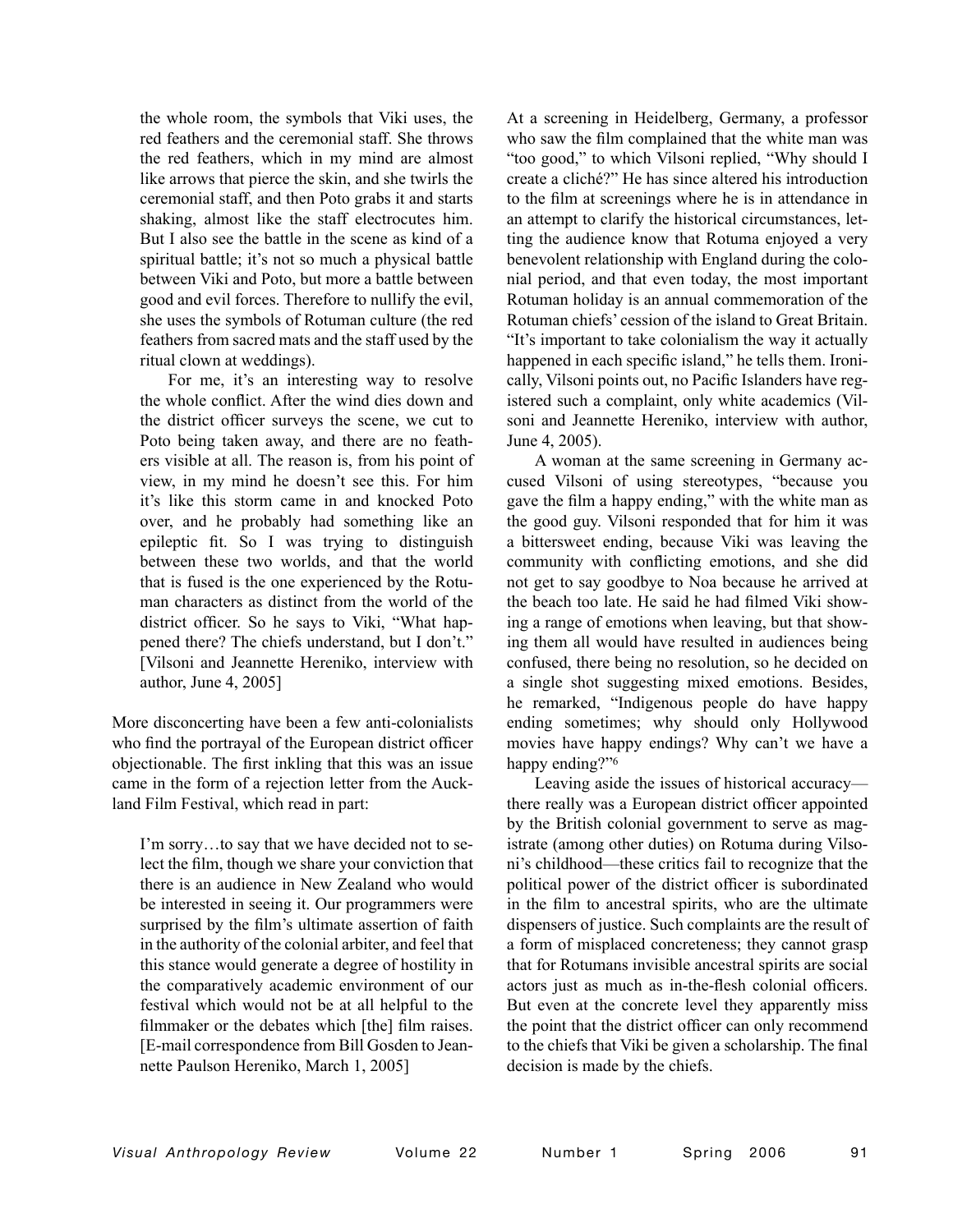

*Figure 8. Viki's family responding to Hapati's illness. They are trying to keep him warm as he suffers from severe chills.*

There is considerable irony in this form of knee-jerk political correctness insofar as these are white westerners, manifesting a transformed version of the colonial mentality, telling indigenous people how things should be done, what is right and what is wrong—the very attitude they abhor in their colonial predecessors.

#### **DISCUSSION**

*The Land Has Eyes* is a major landmark in the quest of Pacific Islanders to gain control of the way they are represented in the media. In my opinion, it portrays life on a remote Pacific island better than any feature film ever made. This is not to imply that *The Land Has Eyes* is without flaws. In places the lack of acting experience on the part of some of the minor actors is apparent, and the significance of some of the scenes is not always as clear as it might be, particularly to nonRotuman audiences. But as a depiction of culture in its subtlest manifestations, *The Land Has Eyes* is quite magnificent. The interactions between family members—parents and children, husband and wife, siblings—is particularly worthy of note. Their body language, facial expressions, timing, and dialogue are authentic representations in the fullest sense. The tensions that plague life in small communities stemming from the pettiness that can disrupt harmony between neighbors, the mean-spirited pursuit of self-interest by some, and the apprehensions concerning health and welfare that instill anxiety are not glossed over in the film. These are not simple, one-dimensional "natives"

being depicted, but fully complex human beings with their own distinctive ways of thinking, feeling, and coping with life's problems.

In making the film Vilsoni was in an ambiguous role—part insider, part outsider. As an insider he drew on his own experiences growing up on the island; as an outsider he came to the task with years of academic conditioning. He had written about Rotuma before, but was unable to engage in a dialogue with the people he was writing about because, with very few exceptions, they had not read what he had written. Taking the film to Rotuma presented a welcome opportunity for him to get feedback from the people he was representing. In Vilsoni's own words:

This film reaches a much wider audience. Rotumans may not read *Woven Gods* [a study of ceremonial clowning in Rotuma, written by Vilsoni (1995)], but now the vast majority on the island have seen some of the same traditions and customs portrayed in the film. [Vilsoni and Jeannette Hereniko, interview with author, June 4, 2005]7

Indeed, one of the most significant messages the film conveys to Rotuman viewers, while implicit, parallels the argument that Vilsoni makes in *Woven Gods*—that the female clown at Rotuman weddings inverts the social order by comically humiliating chiefs, which both reminds the chiefs that their authority is constrained by cultural rules (and supernatural sanctions), and conveys to the audience the disconcerting prospects of a chaotic universe. In the film, Mrs. Inia and Dr. Fatiaki, by presenting personas so contrary to their roles in real life, communicate a very similar message, and have evoked reactions from Rotuman audiences quite comparable to responses to ritual clowning at real weddings.

By bringing *The Land Has Eyes* to Rotuma, Vilsoni feels he has fulfilled an important obligation:

I think it is important for scholars to not just take from their host cultures, but to give back. Taking this film back to Rotuma allowed me, as a researcher/filmmaker, to have a dialogue with members of the host culture. After all, the film is about them; it's important for them to be able to critique their own representation. [Vilsoni and Jeannette Hereniko, interview with author, June 4, 2005]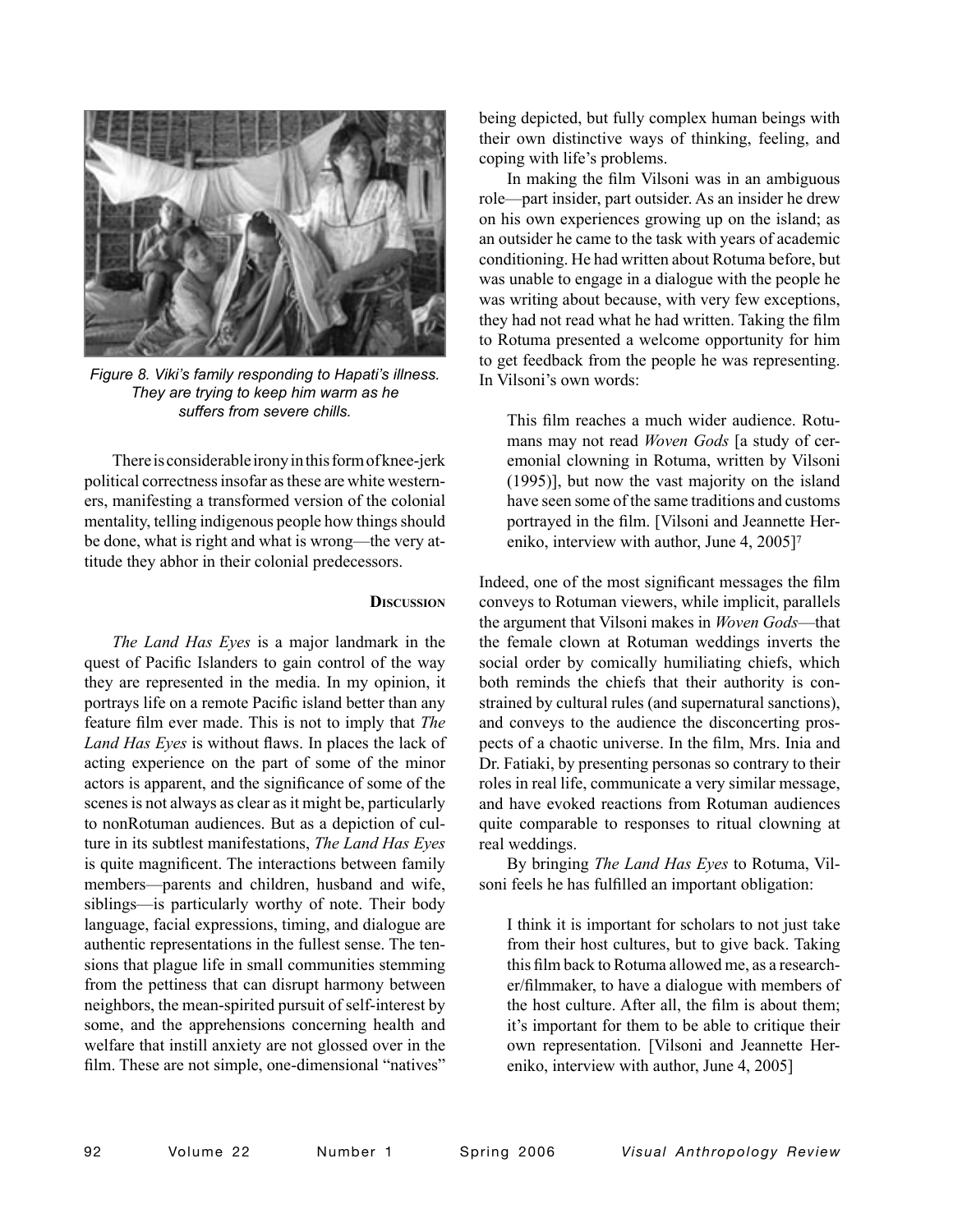As far as I can tell from the reactions of Rotuman audiences, responses have been uniformly positive, but the dialogue will be ongoing, for this is a film that they will see over and over again (especially after it comes out on videotape and DVD), and their opinions can be expected to evolve.

Having the opportunity to see the film in a variety of contexts, played to different audiences, has reminded me of the well-known argument, proposed by literary critics, that the meaning attributed to texts (or in this case films) is an interactive process in which readers or audiences play an active role. NonRotuman film festival audiences have tended to react in subdued ways as they focus on the narrative of the story. Having to rely on abbreviated English subtitles to gloss longer spoken passages in the Rotuman language, such audiences are deprived of the nuances of dialogue that have animated Rotumans' reactions. Audiences that have had previous exposure to Pacific cultures, as in Hawai`i, New Zealand, and Palau, have responded more demonstratively to scenes and actions that are familiar to them, though still constrained by their reliance on subtitles. For Rotuman audiences, however, the texture of meaning attribution is much richer, and goes well beyond the narrative and the dialogue.

Over the years, I have identified three rather distinct modalities for Rotuman audiences watching videos or movies: (1) a rather subdued response while following narratives of stories with limited dramatic action sequences; (2) a series of spontaneous outbursts of laughter and shouts expressing encouragement, anticipation, anxiety, etc., while watching videos or films with action sequences involving fights, car chases, and the like; and (3) a highly interactive mode with other audience members while watching homemade videos depicting Rotumans engaged in various events.

*The Land Has Eyes* is not an action film, so the second type of response was not much in evidence by audiences on Rotuma. The initial response to the film by most Rotuman audiences was of the third type, although the volume of talking and commentary was generally less than one finds at small gatherings where people feel freer to express themselves. The admonitions of chiefs and elders to keep quiet added to the inhibition at some of the screenings, but people could not restrain themselves when seeing friends and relatives on the screen for the first time. My impression is that many first-time viewers on Rotuma did not pay



*Figure 9. Mrs Elisapeti Inia in the role of a clown during the wedding scene.*

as much attention to the story's overall narrative as to the details of each scene. They noticed, for example, when a school bus that had apparently driven for some time had not moved far enough from its locale. It was during subsequent viewings, I believe, that they paid closer attention to the story being told.

There is a sense in which the film not only reflects Rotuman culture, but will likely act to define it. For example, there are multiple versions of the warriorwoman myth, but the vivid portrayal in the film will no doubt lead young Rotumans, especially, to visualize it in accordance with the film's version. It is difficult to assess at this time the full implications a film like *The Land Has Eyes* will have in the long run, but at present it appears to be invigorating the Rotuman people's sense of their unique identity, and reinforcing their sense of pride in their island (which appears spectacularly beautiful in the film), their language, and

*Visual Anthropology Review* Volume 22 Number 1 Spring 2006 93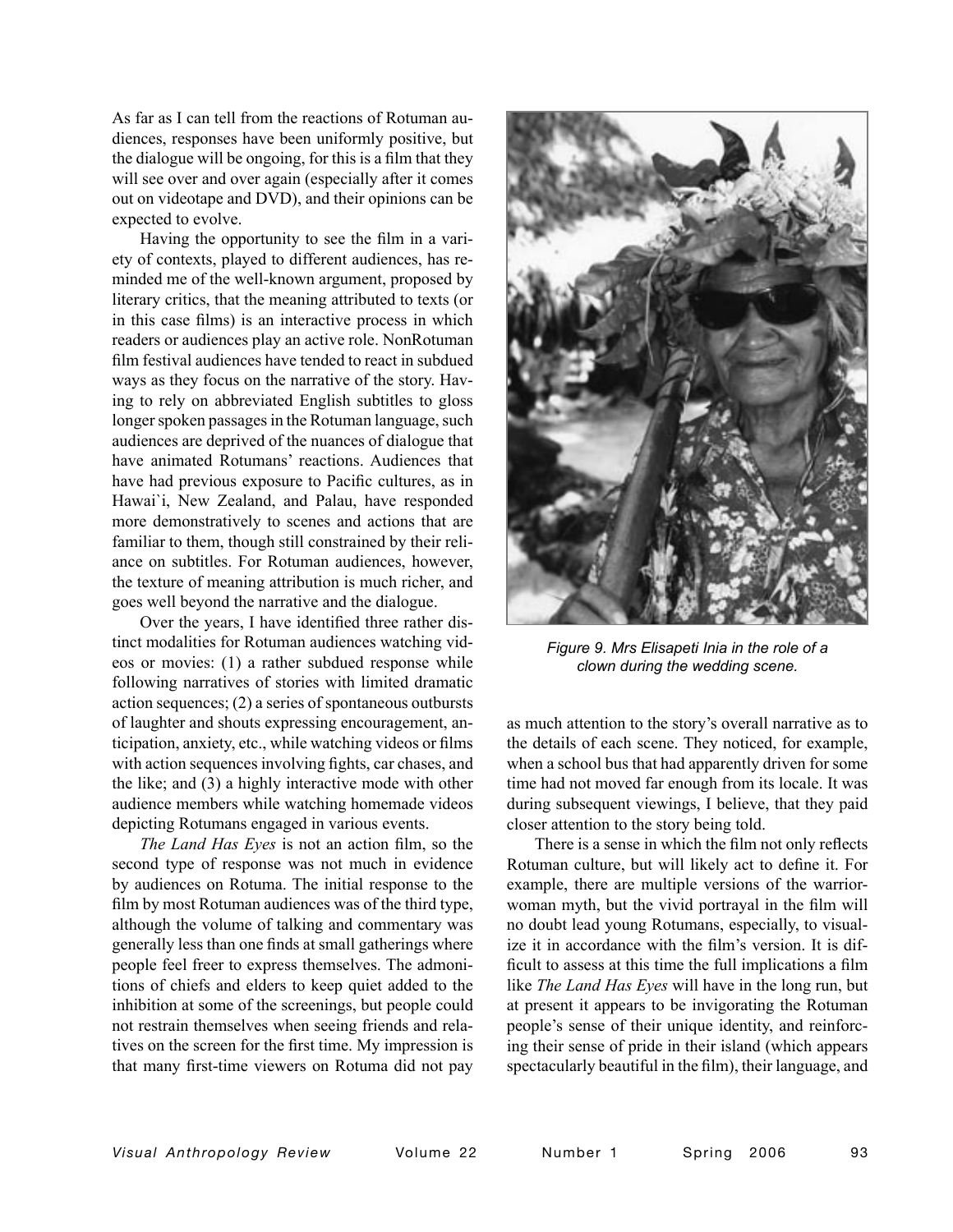their culture. Rotumans in the past often commented on how unknown the island was outside of Fiji; it did not even appear on most maps of the Pacific. Now they know that their island and they themselves are being introduced to people all over the world by *The Land Has Eyes*, and they have expressed their gratitude.

A film like *The Land Has Eyes* raises questions about the distinction that has been made between a work of fiction and an anthropological documentary. Even though the film conforms to almost none of the criteria established for "scientifically acceptable" ethnographic documentries (see, for example, Heider 1976), it shows so many aspects of Rotuman culture in such a vivid way that it does the work of a documentary (to record selected aspects of a culture), and does so in a way few documentaries have been able to equal. By allowing the actors to act spontaneously instead of sticking to the script, and by blurring the distinction between the set and the community, Vilsoni has achieved the best of both worlds—a compelling work of imagination and a sensitive ethnographic portrayal of life on a Pacific island. Indeed, if we invoke Malinowski's dictum that the goal of ethnography is "to grasp the native's point of view, his relation to life, to realize his vision of his world" (1922:25), then *The Land Has Eyes* is a more credible ethnographic document than a good many highly regarded anthropological films. Furthermore, because the story is so compelling and universal in form, it engages audiences in a way few academically inspired films can. As Eliot Weinberger has put it:

There are vast areas of human life to which scientific methodology is inapt; to which ethnographic description must give way to the ethnopoetic; a series of concrete and luminous images, arranged by intuition rather than prescription, and whose shifting configurations—like the points of and between constellations—map out a piece of the world. [1994:22]

In years to come, as one perceptive viewer noted, this film will be treated as a documentary, as a historical record of what life was like on the island. I hope it will also be shown in anthropology classes, both as a vivid account of what life is like on a remote Pacific island and as an example of what can be achieved ethnographically through the medium of feature films.

How much of the film's success was because Vilsoni Hereniko is an indigenous Rotuman who was able to tell a story from an insider's point of view? Obviously quite a lot—after all, it is largely autobiographical in nature—but in important respects it also represents a multicultural effort. *The Land Has Eyes* is, in the words of David MacDougall, "intertextual cinema" (1992:97) and is all the better for it. If it were not for Paul Atkins' sensitivity as cinematographer, Audi Kimura and Clive Cockburn's ability to produce a soundtrack that fit so well, Rena Owens' performance as the warrior woman, Jeannette Paulson Hereniko's skill as a producer (and her willingness to yield so much of a producer's prerogatives to Vilsoni), and Vilsoni's willingness to seek the (mostly nonRotuman) crew's input into the script, this might have been a much weaker film.

Vilsoni and Jeannette Hereniko undertook this project knowing full well that it was a long shot from a commercial point of view, but they were driven by a broader vision. Regarding the significance of *The Land Has Eyes* for Pacific peoples, Vilsoni had this to say:

We hope that the film will encourage Pacific Islanders not to be daunted by the challenge, money or otherwise, in making a feature film about island life. They're used to being the consumers of images of themselves, so it's important to turn that around and produce their own images. They need not be scared. [Chun 2002]

Note: For more information concerning *The Land Has Eyes* and Rotuma, consult http://www.thelandhaseyes .com and http://www.hawaii.edu/oceanic/rotuma/os/ hanua.html; both web sites were constructed and are maintained by the author.

# **NOTES**

- 1 See Inia 1998, 24, for a version of the saying with an explanation of its cultural significance.
- 2 Jeannette is also well connected within the film industry, particularly with regard to Asian films, which she has done much to promote in the United States. She is currently Director of the Asia Pacific Media Center, the Annenberg Center for Communication at the University of Southern California and President of NETPAC/USA (Network for the Promotion of Asian Cinema). In addition to starting the Hawai`i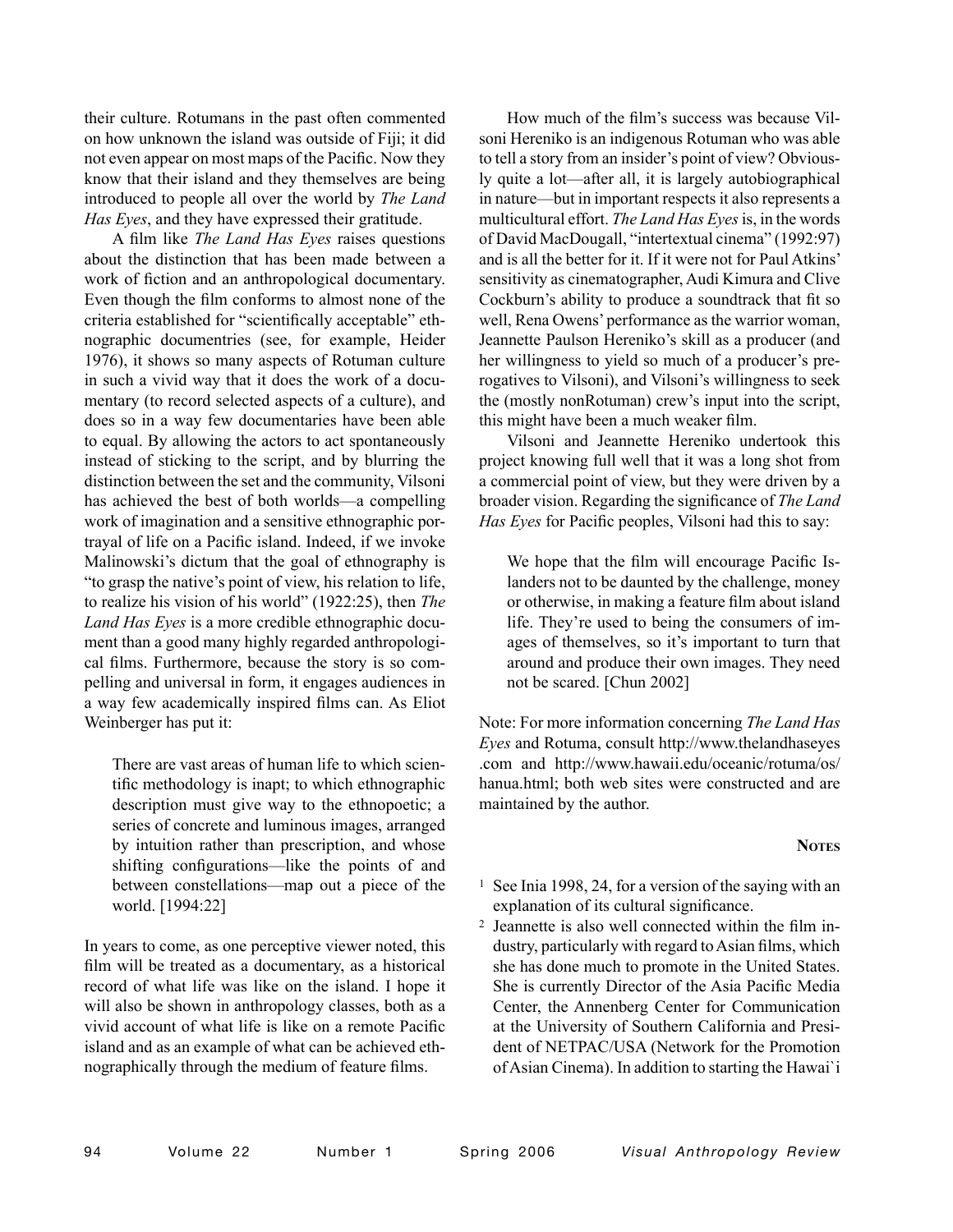International Film Festival, she served as Director of the Palm Springs International Film Festival from 1989–91.

- 3 As it turned out, none of the filming was done in Itu`muta after all. The reference to a white outsider may have been a reference to David Gardiner, the Australian filmmaker, who shot a documentary on Rotuma in 1997 entitled, *Rotuma, Our Identity* that was screened on Australian television in January 1998. See section on representation below.
- 4 In addition, *The Land Has Eyes* was selected as best dramatic feature film at the ImagineNATIVE Film & Media Arts Festival in Toronto in October 2004.
- 5 Myth has also been a frequent element in anthropological documentaries such as *Dead Birds* (1963), *Magical Death* (1973), and the films of Robert Ascher, among many others. Myths in films can serve many functions, from exoticizing the "other," to providing a template for understanding behavior.
- 6 At another screening a film producer with a Hollywood background asked why Vilsoni had chosen not to have a happy ending, referring to Noa's late arrival at the beach. This suggests that Vilsoni achieved the emotional ambiguity he was aiming for.
- 7 In this regard, Vilsoni was in accord with Jean Rouch, who has stated that his prime audience is the one he has filmed (Rouch 1995:95).

# **REFERENCES**

The `Aina Remains

1983 Jeannette Paulson, writer. Clarence F. T. Ching, dir. 28 min. `Aina Remains Inc. Honolulu.

The Art of Storytelling

1978 Jeannette Paulson, writer and dir. 15 min. Farmhouse Films. Honolulu.

Atanarjuat: The Fast Runner

- 2001 Zacharias Kunuk, dir. 172 min. Igloolik Isuma Productions. Igloolik, Nunavut, Canada.
- Brown, Kaleikipio`ema
- 2005 Review of The Land Has Eyes. Ka`iwakiloumoku Hawaiian Cultural Center Web Site. Electronic document, http://www.kaiwakiloumoku.ksbe. edu/recipe&reviews/LandHasEyes.php, accessed May 29, 2005.

Chun, Gary C. W.

2002 Burning Desire: Couple's Passion for Film Brings

Pacific Islands Myth to Screen. Honolulu Star-Bulletin, June 6.

# Dead Birds

1963 Robert Gardner, dir. 85 min. Film Study Center, Harvard University. Cambridge, Massachusetts.

Fesaitu, Voi

2004 Interview by Alan Howard. Video recording. June 5. Rotuma.

# Ginsburg, Faye

1995 Mediating Culture: Indigenous Media, Ethnographic Film, and the Production of Identity. *In* Fields of Vision: Essays in Film Studies, Visual Anthropology, and Photography. Leslie Devereaux and Roger Hillman, eds. Pp. 256–291. Berkeley: University of California Press.

The Han Maneak Su in a Rotuman Wedding

1989 Vilsoni Hereniko, writer and dir. 17 min. University of the South Pacific. Suva, Fiji.

Heider, Karl

1976 Ethnographic Film. Austin, Texas: University of Texas Press.

Hereniko, Vilsoni

- 1994 Representations of Cultural Identities. *In* Tides of History: the Pacific Islands in the Twentieth Century, Kerry Howe, Robert Kiste, and Brij Lal, eds. Pp. 406–434. Sydney: Allen and Unwin.
- 1995 Woven Gods: Female Clowns and Power in Rotuma. Pacific Islands. Monograph 12. Honolulu: Center for Pacific Islands Studies, University of Hawai`i and University of Hawai`i Press.
- 1997 Fine Dancing. Te Maka Productions. Honolulu.
- 1999 Representations of Pacific Islanders in Film and Video. Documentary Box (Yamagata, Japan)  $14.18 - 20$
- 2001 Love 3 Times. Kumu Kahua Theater. Honolulu, May.

Hereniko, Vilsoni, and Jeannette Paulson Hereniko

2005 Interview by Alan Howard. Audio recording. June 4. Honolulu.

Hereniko, Vilsoni, with Teresia Teaiwa

1993 The Last Virgin in Paradise. Suva, Fiji: Mana Publications.

Howard, Alan

2004 Restraint and Ritual Apology: The Rotumans of the South Pacific. *In* Keeping the Peace. Graham